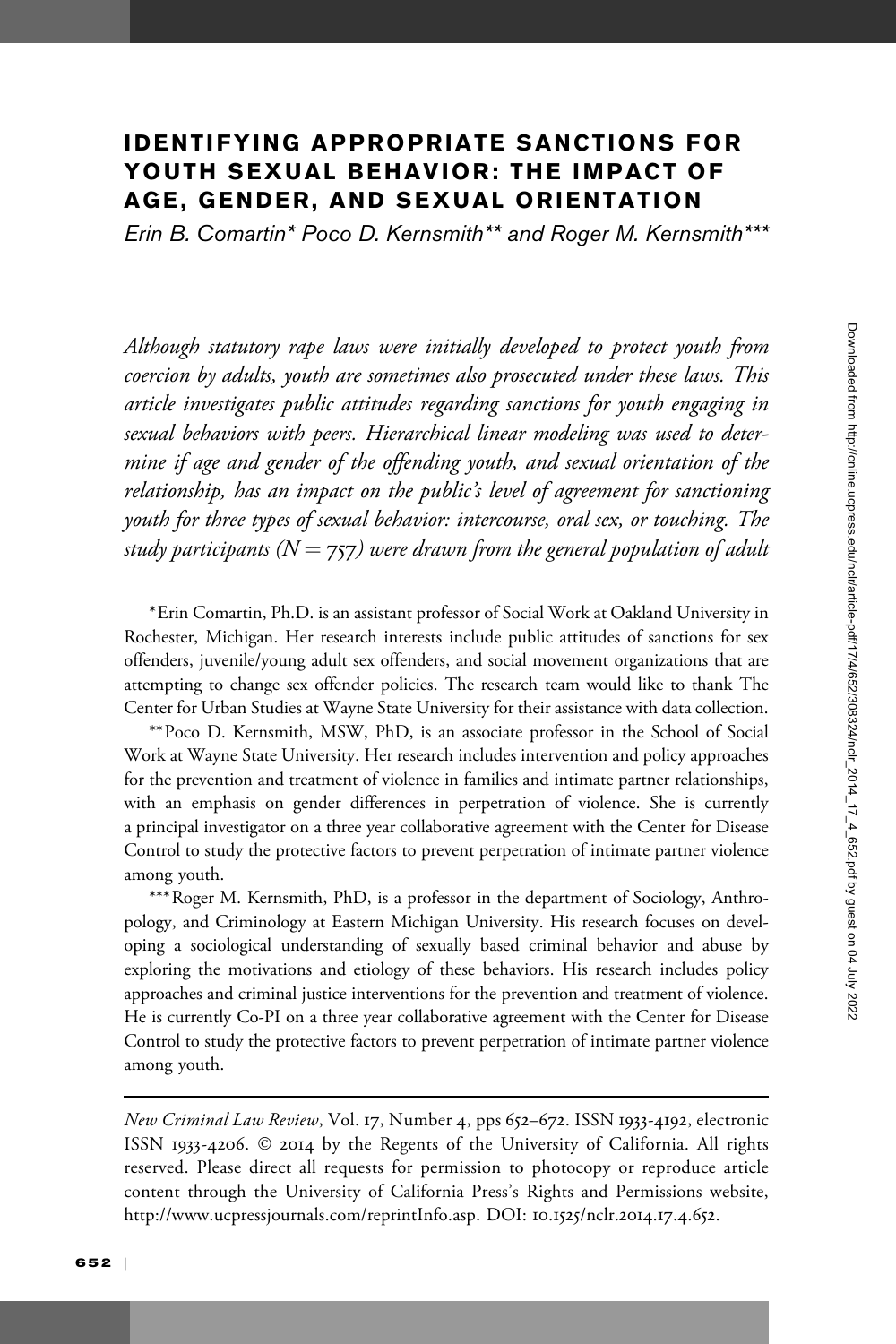Michigan residents; the sample was racially representative of the state but included an overrepresentation of women (66%). The findings show that respondent support for sanctions varied by the age difference between the youth. There was also an increase in level of sanction agreement by type of sexual behavior. Gender of the offending youth was not shown to significantly impact sanction agreement. Sexual orientation of the relationship was only significant for certain types of sexual activity. The public's beliefs about youth sexual behavior is in concert with the intended goals of the juvenile justice system, in that the suggested sanctions are focused on rehabilitation for 15-year-olds. However, the public is more supportive of severe sanctions for 18- and 22-year-olds, but also suggest counseling and probation. The significance of these findings informs policymaking in that they suggest a more balanced approach for sanctioning consensual sexual relationships between youths.

**Keywords:** juvenile justice, punishment, prosecution, sexual behavior, policy

### INTRODUCTION

Across the United States, the rates of youth self-reported sexual activity has been constant over the last ten years, with almost half  $(47%)$  of 9th and 12th graders reporting ever having sexual intercourse (CDC, 2011), with an average age of initiation of 16 years old (Haydon, Herring, Prinstein, & Halpern, 2012). Furthermore, almost one in five youth under the age of 14 have reported that they have initiated intercourse (Albert, Brown, & Flanigan, 2003). Some research indicates that youth are engaging in sexual activities other than intercourse (Prinstein, Meade, & Cohen, 2006), such as oral sex or sexual touching. Other research indicates that youth typically do not engage in oral sex significantly earlier than the onset of intercourse, and that less than 10% of youth under 18 engage in anal sex (Haydon et al., 2012; Lindberg, Jones, & Santelli, 2008), although patterns of initiation vary among racial and cultural groups. To regulate sexual behavior, laws have been implemented across the United States that criminalize sexual contact with a minor, commonly known as statutory rape laws or age of consent laws. The data above suggest that youth are engaging in sexual activity regardless of the age of consent, which is most often 16 years old (U.S. Department of Health and Human Services, n.d.). Previous research suggests that the enforcement of these laws has been troublesome (Garfinkle, 2003; Levine, 2006). To effectively create and enforce statutory rape policies,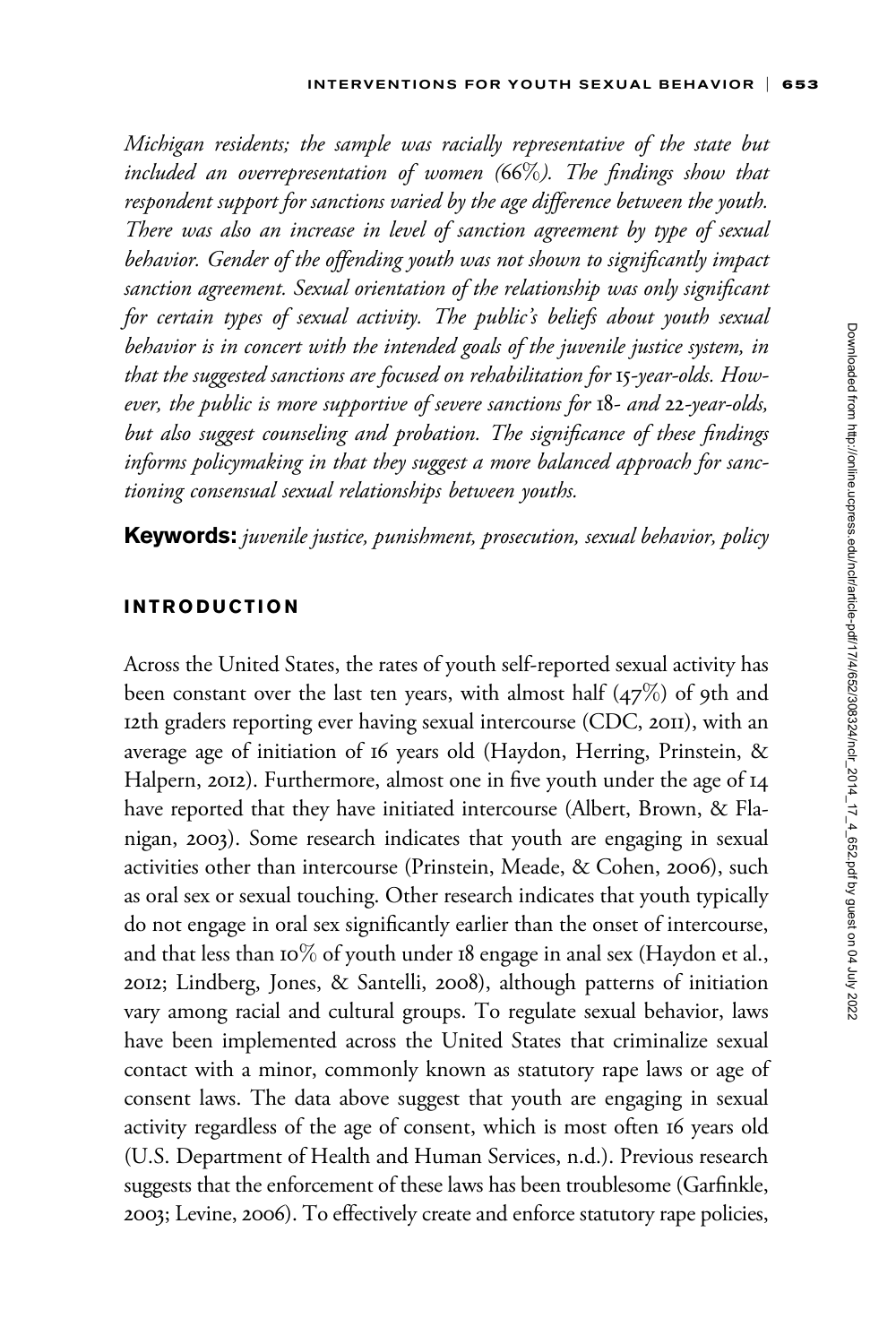we must understand what behaviors are worthy of criminalization and the appropriate corresponding sanction.

Statutory rape accounts for a significant proportion of criminal sexual conduct prosecuted in the United States. Each year, an estimated 15,700 statutory rapes are reported to law enforcement (Troup-Leasure & Snyder, 2005). These cases make up one-third of forcible rapes involving a juvenile victim. Statutory rape laws were initially designed to protect minors who are not mature enough to consent to sexual activity because of their age and to protect young people from coercion by adults.

The laws that guide statutory rape vary from state to state in the United States and across jurisdictions in Europe (Graupner, 2000). Generally three factors are included in the design of these laws in various countries. First is a minimum age limit that declares sexual contact with a minor as criminal. Second is a requirement that "seduction" is used on the part of the older person to gain sexual access to the minor. Third is a specific variation in the law if the older person holds a status of ''authority'' over the minor; for example, in cases where the older person is the minor's teacher (Graupner, 2000). In the United States, minor age limits range from 14 to 18 years (Graupner, 2000). Two additional trademarks of these laws are found in U.S. policies. In 26 states, there must be an age difference between the older person and the minor (Glosser, Gardnier, & Fishman, 2004); this age difference can be between two and ten years (U.S. Department of Health and Human Services, n.d.). Also, these age limits can vary by the type of sexual behavior (i.e., oral, vaginal, anal sex, or mutual masturbation) (Graupner, 2000). The variations in statutory rape laws highlight the factors that deem sexual contact with a minor as criminal. While protection of the minor is the guiding principle of these laws, lawmakers must also take into account the reality that youth are involved in sexual behavior prior to the age of consent (Cavazos-Rehg et al., 2009; Martinez, Copen, & Abma, 2011).

A variety of sanctions, both legal and social, can be given to youth for their sexual behaviors, the most severe being a prison sentence (Levine, 2006). Additional criminal sanctions could also be given to those convicted of a sex crime (Berger, 2009; Pratt, 2000), which includes: sex offender registration and community notification, probation, residency restrictions, personal protection orders, community service, and a monetary fine. Additional sanctions that could come from the justice system or through the education or familial systems are: banning youth from school activities, sex offender counseling, and sex education courses (McElroy, 2010). Although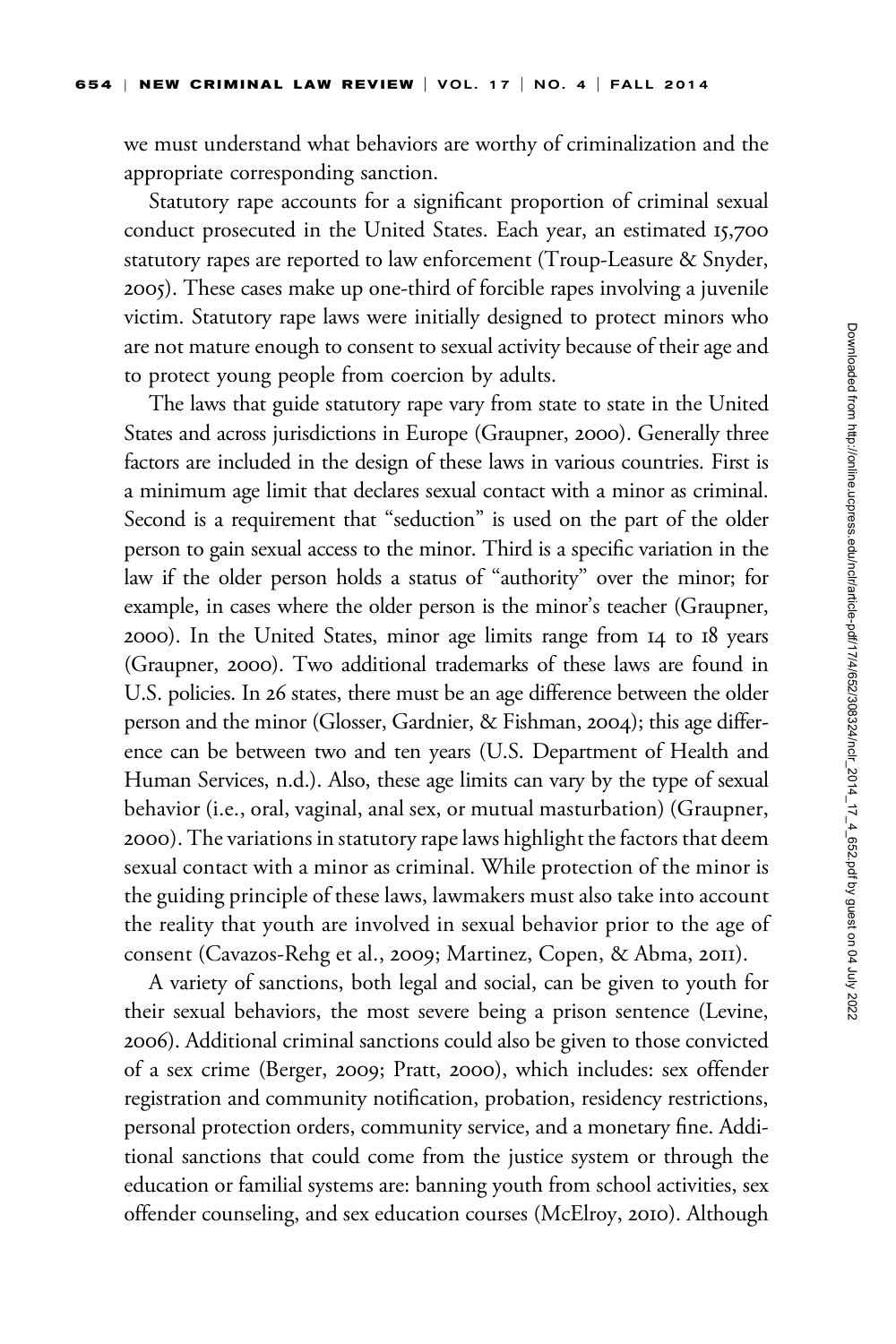there is a basic understanding that the public has been supportive of sanctions for sex crimes (Comartin, Kernsmith, & Kernsmith, 2009; Levenson, Brannon, Fortney, & Baker, 2007), little is known about public opinion for these sanctions when the defendant is an adolescent.

As the move toward a more punitive society has occurred (Brown, 2006), young people have been subjected to more criminalized outcomes for their behavior (Meyer, Reppucci, & Owen, 2006). Youth sexuality is one of the behaviors that are increasingly being criminalized. Although one of the goals of the juvenile justice system is to hold youth less culpable for their behaviors and focus more on rehabilitation (Reppucci, 1999), youth are increasingly receiving harsher sanctions for their crimes (Trivits & Reppucci, 2002). For example, young people have been criminalized for "sexting" behaviors, as some youth have been charged under child pornography laws for taking and sending a nude photo to another youth (Richards & Calvert, 2009).

Research on public opinion regarding statutory rape laws indicates that these crimes are not perceived as serious compared to other crimes. Underage, consensual sex is one of the lowest ranked crimes in crime seriousness research (O'Connell & Whelan, 1996), when compared to crimes such as murder, a corrupt police officer, mugging, assault on a policeman, fraud on the public, selling marijuana, fraud on business, and burglary. Variations in age differences (Horvath & Giner-Sorolla, 2007; Sahl & Keene, 2012; Sherrill, Renk, Sims, & Culp, 2011) and gender of the individuals involved in the case (Horvath & Giner-Sorolla, 2007; Sahl & Keene, 2012; Sherrill et al., 2011) have been explored to determine the impact of each on public opinion. An additional factor highlighted in one study is the sexual orientation of the relationship (Horvath & Giner-Sorolla, 2007). The current study expands on prior research by examining the unique impact of each of these factors when examined together, while also considering the impact of the type of sexual contact on public opinion.

### A. Age Gap

The age difference between offender and victim has been found to significantly impact public opinion. A general tenant of these laws is to protect minors from adults, suggesting that these aforementioned cases are different. Prior studies have included variations where the offender is 30 years old, and the victims are 9, 14, and 22 years old (Horvath & Giner-Sorolla, 2007); the victim is 15 years old and the offender is either 22 or 42 years old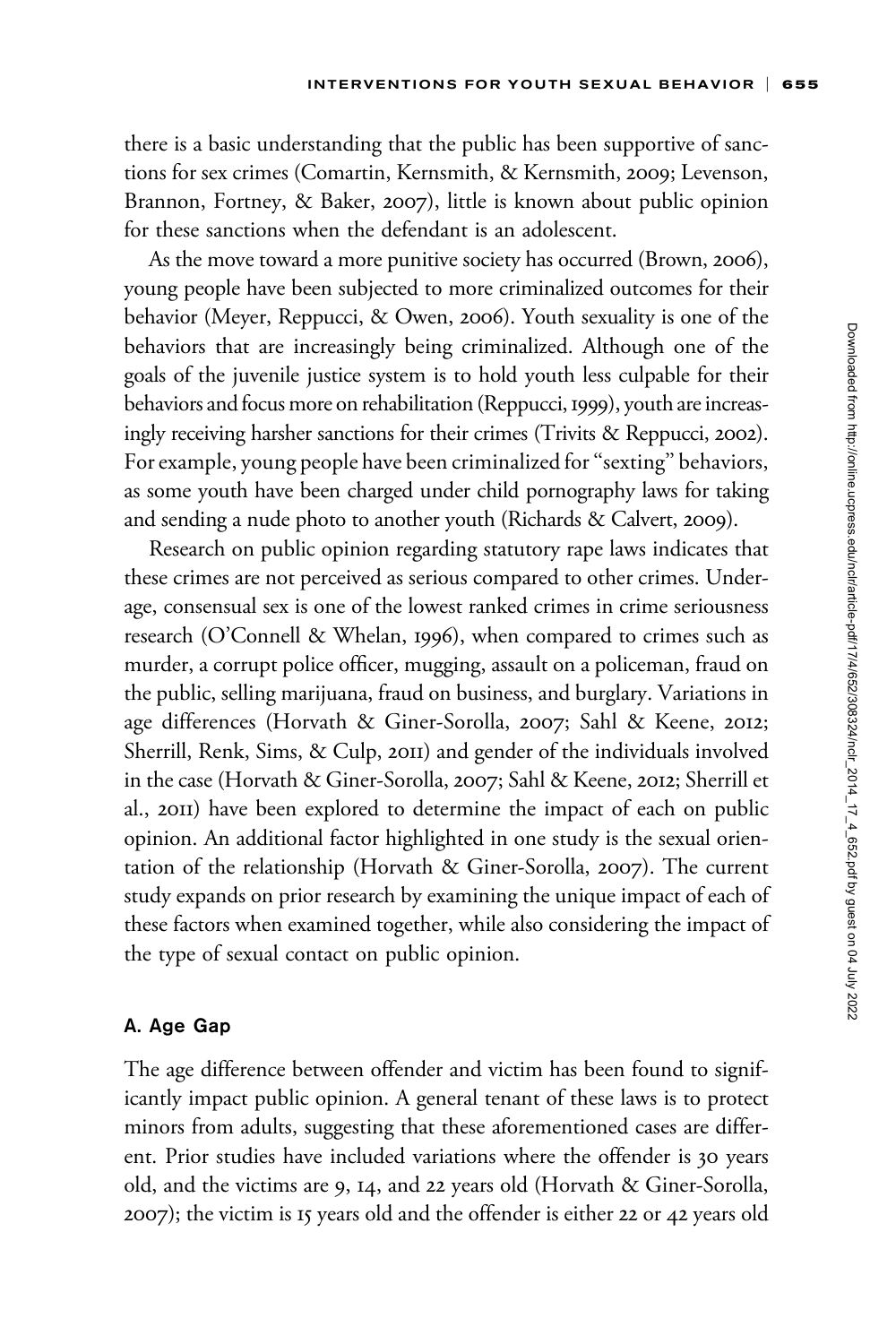(Sahl & Keene, 2012); and where the victim is 15 years old and the offender is either 15, 25, or 35 years old (Sherrill et. al., 2011). All of these studies find that there is a higher level of culpability as the age of the offender increases (or age of victim decreases). An interesting finding in the study by Sherrill and colleagues (2011) is that in cases where both the offender and victim were 15 years old,  $44\%$  of respondents found that this case was "at least 'somewhat' representative of child sexual abuse'' (p.174). Although the level of agreement was not equal to that of cases with older offenders, this may suggest that the public still agrees that young offenders should be held culpable for such crimes. Sexual health research has shown that larger age differences between a younger female and older male are associated with riskier sexual behaviors, such as a lack of condom use (Volpe, Hardie, Cerulli, Sommers, & Morrison-Beedy, 2013) and higher rates of sexually transmitted infections (Senn & Carey, 2011).

### B. Gender of the Offender

Another critical factor involved in statutory rape cases is that of the offender's gender. Amongst statutory rapes reported to law enforcement, 98% of cases include a male offender (Troup-Leasure & Snyder, 2005). A review of the research shows that men in heterosexual relationships hold more power than women (Blanc, 2001). Power in sexual relationships is the ability of one partner to dominate the other, to control the other partner to meet the more powerful one's sexual needs. This power imbalance leads to many negative outcomes for women, such as interpersonal violence including physical, sexual, and emotional abuse (Blanc, 2001). Power in relationships is particularly important for adolescent girls due to other developmental factors occurring during adolescence. As identity development is forming, power and persuasion of a male partner can have life-long consequences for the younger female (Blanc, 2001). The statistics show that males are less likely to be a victim of statutory rape, but this may be due in part to the belief of young males, or their parents, that adult female/adolescent male relationships are not harmful or abusive (Hines & Finkelhor, 2007). Therefore, as societal beliefs about gender shift, albeit slowly, it is important to ascertain the public's view on culpability by gender in statutory rape cases.

Public perceptions of culpability by gender have mixed findings. Horvath and Giner-Sorolla (2007) and Sherrill and colleagues (2011) found that male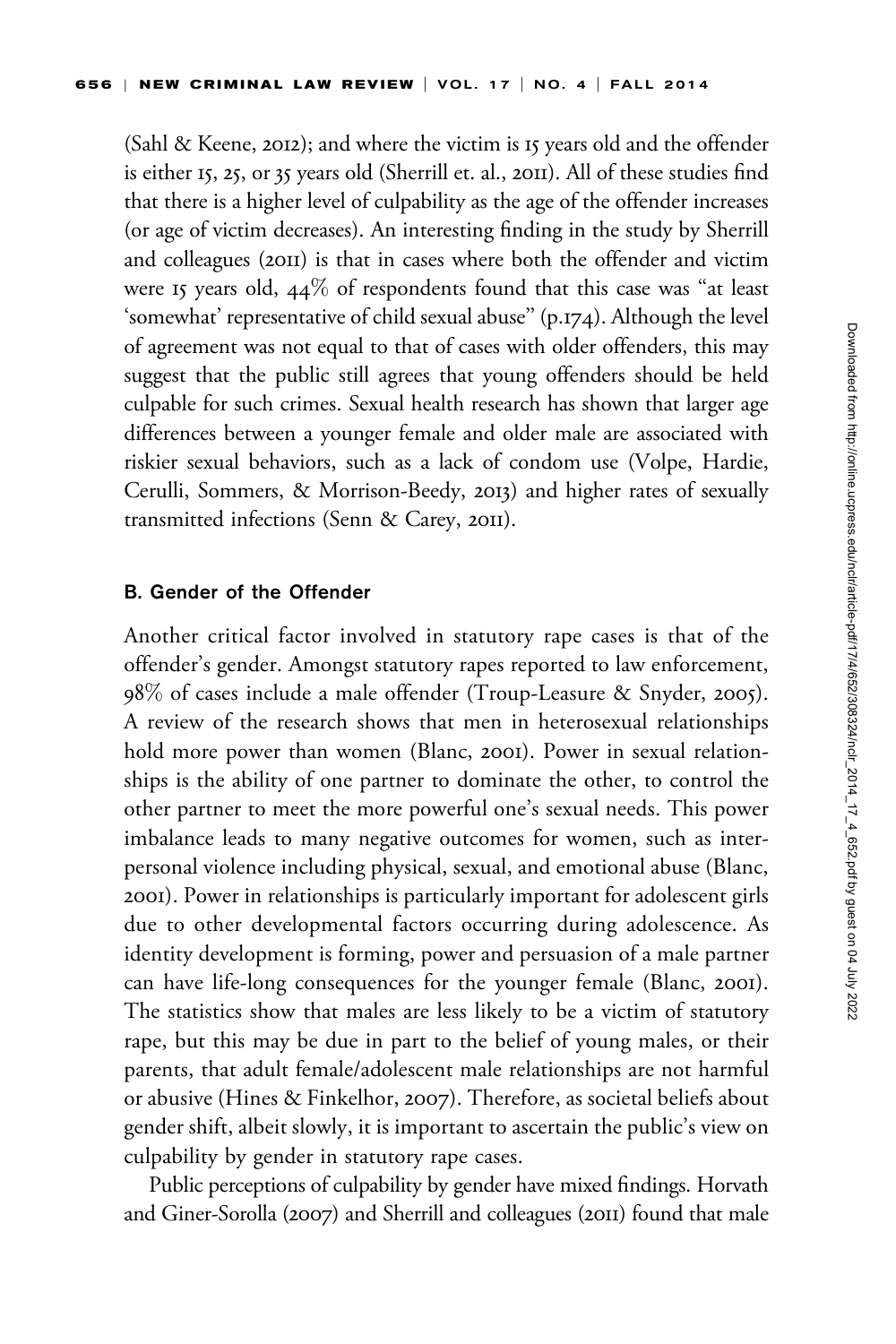offenders are more culpable in statutory rape cases, regardless if the respondent was male or female. However, Sahl and Keene (2012) did not find gender of the offender to have an influence on whether the offender should be placed on a sex offender registry or prevented from being around children.

Official statistics of statutory rape reported to law enforcement show an interaction between age difference and gender. The most current statistics regarding age difference in statutory rape cases reported to law enforcement show a substantial difference in the median age difference dependent on gender of the victim. Among cases involving a male victim, there is a significantly larger age discrepancy (9 years) when compared to those involving female victims (6 years) (Troup-Leasure & Snyder, 2005). Therefore, it is essential to examine these factors together.

### C. Sexual Orientation of the Relationship

Lesbian, gay, bisexual, and transgendered (LGBT) individuals, and youth in particular, most often experience social and legal obstacles as an outcome of their orientation. Historically, antisodomy laws have prohibited same-sex sexual acts (Gwinn, 2007) and that LGBT youth, by the mere nature of their family situations, are more likely to come into contact with police (Dwyer, 2011a; Dwyer 2011b) and more likely to suffer more severe punishments than their heterosexual counterparts once they are involved in the juvenile justice system (Gwinn, 2007). For example, LGBT youth have experienced harsher punishments for voicing same-sex attractions (Gwinn, 2007).

With this understanding that LGBT youth have negative experiences with the justice system, and the societal beliefs that homosexuality is deviant (Gwinn, 2007), it follows that the public would be more likely to find LGBT youth more culpable for statutory rape crimes than their heterosexual counterparts. However, a study of university students did not find differences in culpability based on sexual orientation in statutory rape cases (Horvath & Giner-Sorolla, 2007). These findings suggest that amongst college students, same- and opposite-sex relationships are equal in culpability.

### I. THE PRESENT STUDY

The purpose of this study is to investigate the public's attitudes regarding appropriate sanctions for consensual sexual behavior with an underage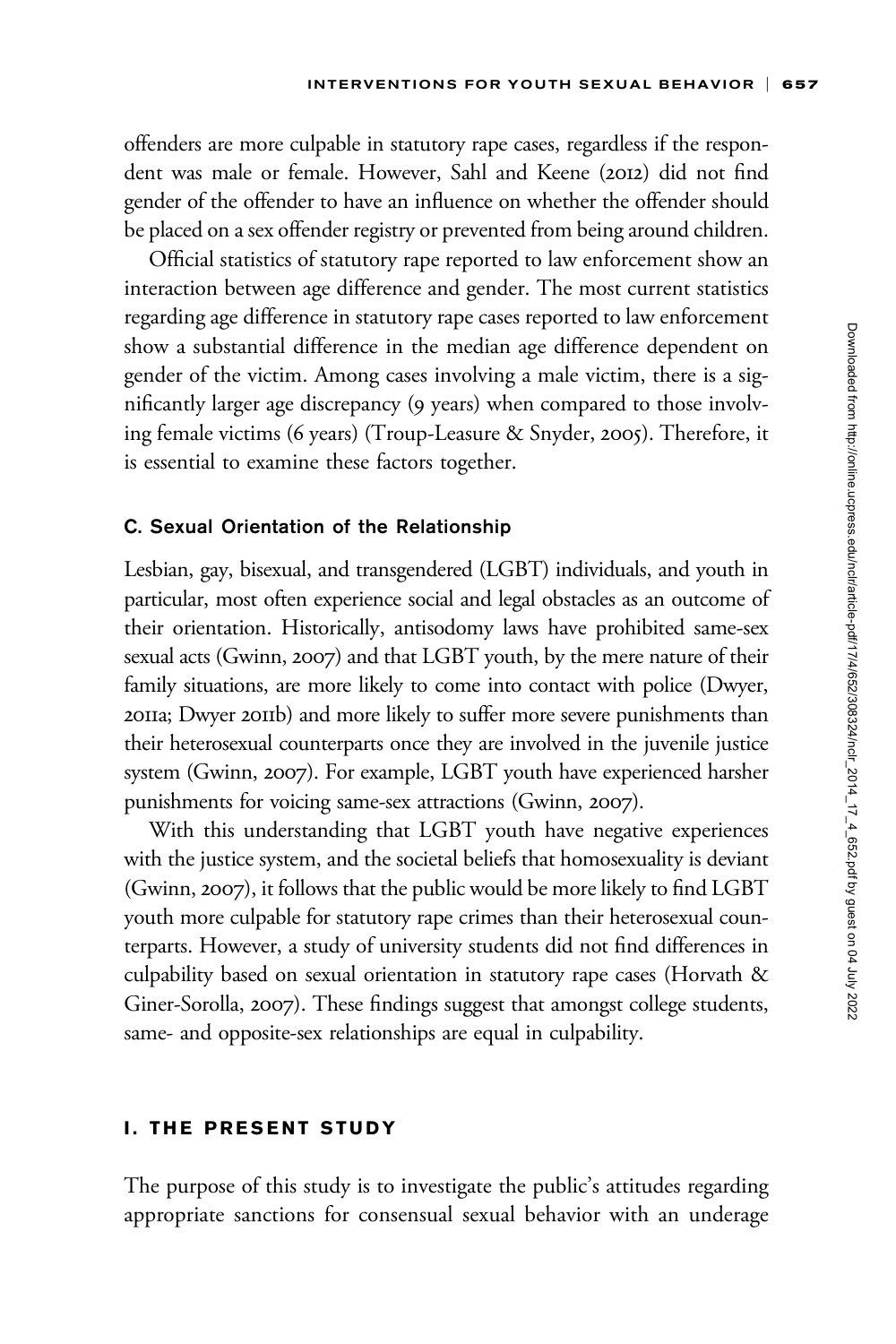youth. Specifically, the research aims to parse out the relative importance of characteristics associated with the two participating youth, including the type of sexual behavior, age and gender of the ''offending'' youth, and sexual orientation of the relationship. The relationship between these variables and the public's level of agreement for sanctioning a youth for sexual behaviors, including touching, oral sex, and intercourse, was examined. This research expands upon existing literature by exploring the differential impact of type of sexual behavior, age difference, and characteristics of the offender while controlling for the others, thus untangling the interrelationships of these variables on public opinion.

It is hypothesized that age of the offender will have a positive relationship on level of agreement for a sanction, suggesting that the older the offender, the stronger the level of agreement will be to sanction (Hypothesis #1). Due to the high rate at which males are reported to have committed statutory rape, it is hypothesized that there will be a stronger level of agreement to sanction a male offender compared to a female offender (Hypothesis #2). Stemming from the finding that public attitudes stigmatize lesbians and gays and the discrepancy in their level of criminality, it is hypothesized that the public will more strongly agree with a sanction for same-sex relationships (Hypothesis #3).

## II. METHODS

Using Computer Assisted Telephone Interviewing (CATI), individuals in Michigan were surveyed regarding their views of sanctions for three hypothetical consensual sex acts with an underage youth: intercourse, oral sex, and touching. Respondents were offered the opportunity to complete the survey on the telephone, to be mailed a survey, or to complete the survey online. Respondents who consented to participate via mail or electronically but did not complete the survey within one month were mailed a paper copy of the survey and information on how to access the web survey. Response rate for all three methods was  $2I\%$  across the state and  $15\%$  in the Southeastern Michigan region. This study was reviewed by the second author's Institutional Review Board (Protocol #0701004462). Informed consent was described on the telephone, as well as in writing for those who elected to complete the survey online. This survey was embedded into a larger survey that was collecting additional public perception data for another study.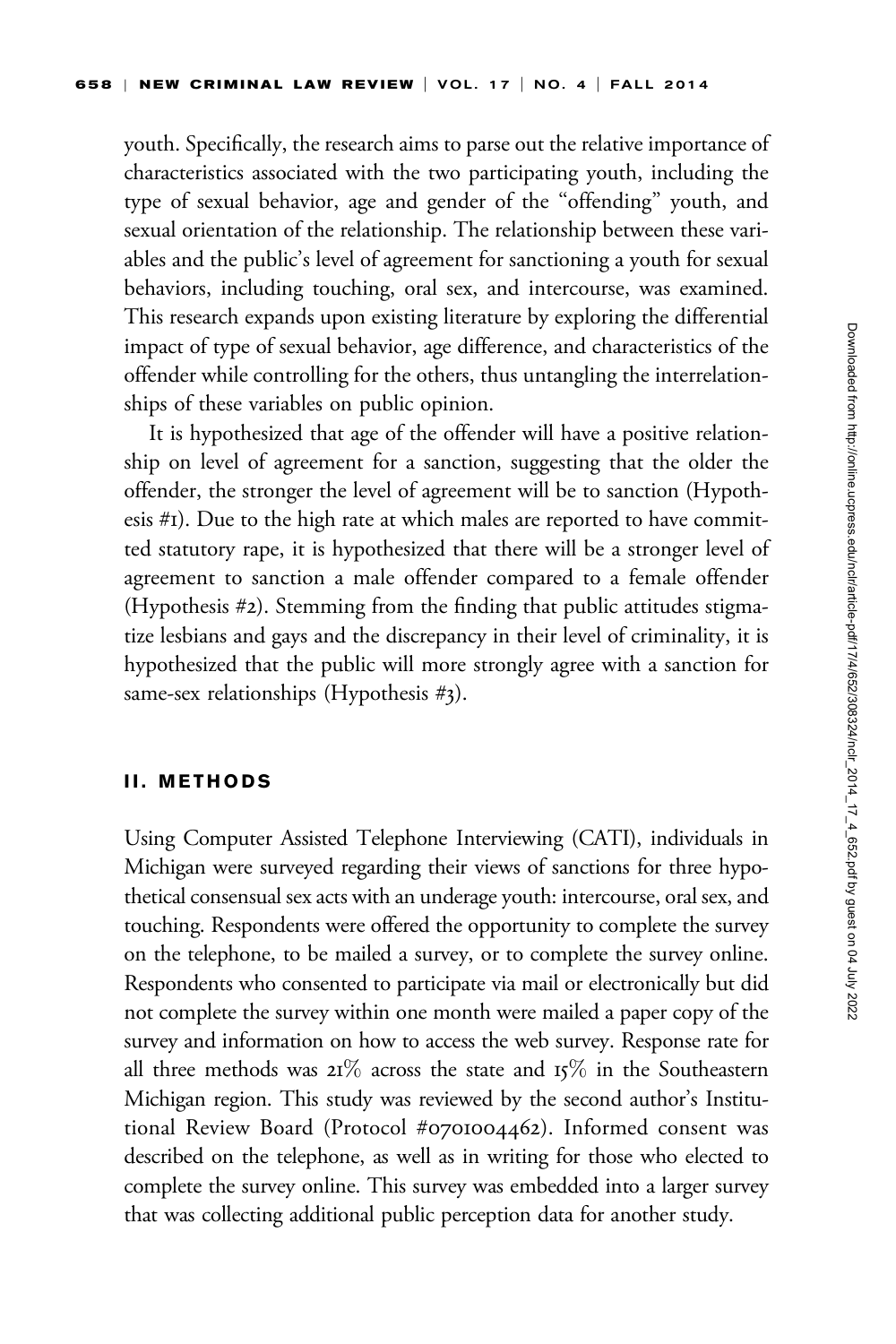### A. Sample

A total of 757 respondents were included in this study. The majority of the sample were female (66%, N = 493). The racial representation was Caucasian (80%, N = 590), African American (13%, N = 97), and a small percentage ( $7\%$ , N =  $70$ ) who reported other races, such as Native American and Arab American/Chaldean. The average age of the sample was 54 years old  $(SD = 16.3)$  and ranged from 18 to 93 years old. Four out of five respondents were parents of either minor or adult children (81%,  $N = 612$ ). Of respondents who reported their annual income, the majority had \$50,000 or less, and less than half of the sample  $(43\%, N = 313)$ had a bachelor's degree or higher. The results below are presented first for the strength of support for sanctions, then for sanctions deemed appropriate by the respondents.

### B. Variables

Two analyses were completed for this study to determine: the strength of agreement with sanctions for youth sexual behaviors, and types of sanctions that were deemed appropriate for such youth. The first analyses included a two-tier process. First, each respondent was randomly assigned one of four gender/sexual orientation couples: (a) male offender/female victim, (b) female offender/male victim, (c) male offender/male victim, or (d) female offender/female victim. These two gender and sexual orientation variables were static throughout the survey.

Second, support for sanctions of sexual behavior was measured through a series of closed and open-ended questions that focused on the age of the offender and the type of consensual sexual behavior that occurred between the assigned couple. Then respondents were asked to rate support for sanctions for sexual behaviors when the hypothetical offender was each of three different ages, 15, 18, or 22. The age of the offending youth was dynamic throughout the survey.

The terms "offender" and "victim" can sometimes be unclear and arbitrary when referring to consensual sexual behavior. In some states, the law may require that the offender must be older than the victim (Glosser et al., 2004). Also, nearly all prosecuted statutory rape cases involve a male identified as the offender (Troup-Leasure and Snyder, 2005). In most cases, the individual identified as the offender is the one reported to law enforcement, regardless of who initiated the sexual activity. Throughout this study, we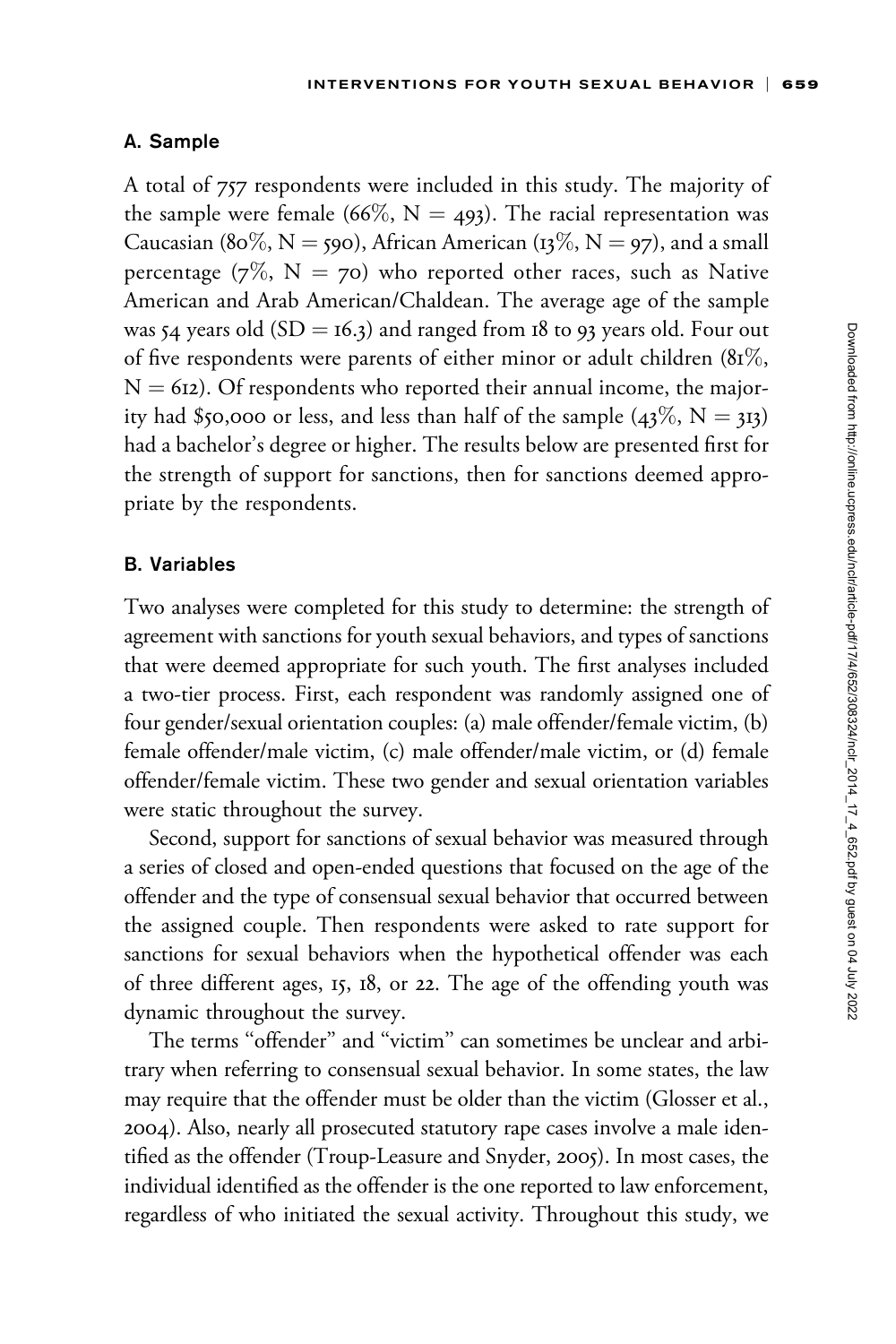will use the term "offender" to refer to the hypothetical individual who may face sanctions, and ''victim'' to the other youth involved. However, these terms were not used in the survey to avoid biasing the participants.

The variables and their operationalization are discussed below.

### Gender of the offender

Gender of the offender is conceptualized as the biological sex of the hypothetical offender based on random assignment ( $o =$  male,  $I =$  female).

Sexual orientation of the relationship

Sexual orientation is defined as the relationship between the hypothetical victim and offender, based on random assignment. A heterosexual relationship is between one male and one female, where the offender could be either the male or female (opposite-sex  $=$  0). A same-sex relationship included those hypothetical relationships between either two males or two females  $(same-sex = I).$ 

### Age difference between victim and offender

Age of the offender is defined as a consensual relationship between a victim who is 15 years old and an offender who is either 15, 18, or 22 years old. Most states define the age of consent between 16 to 18, with 16 being the most common. Many states also identify that there must be an age differential between the victim and offender, often three to five years. Some states also identify that only those over a prescribed minimum age can be prosecuted, with 18 being the most common minimum age for defendants (Glosser et al., 2004).

The age of 15 was selected for the victim in this study because it was an age for which statutory rape laws would apply in nearly all states. The offender ages of 15, 18, and 22 were selected to reflect the widest range of age differentials and minimum defendant ages included in state laws across the United States. For the first analysis, the 22-year-old offender was used as the reference group.

### Type of sexual behavior

Three types of sexual behaviors were included as predictor variables: sexual intercourse, oral sex, and sexual touching. For the first analysis, sexual intercourse was used as the reference group.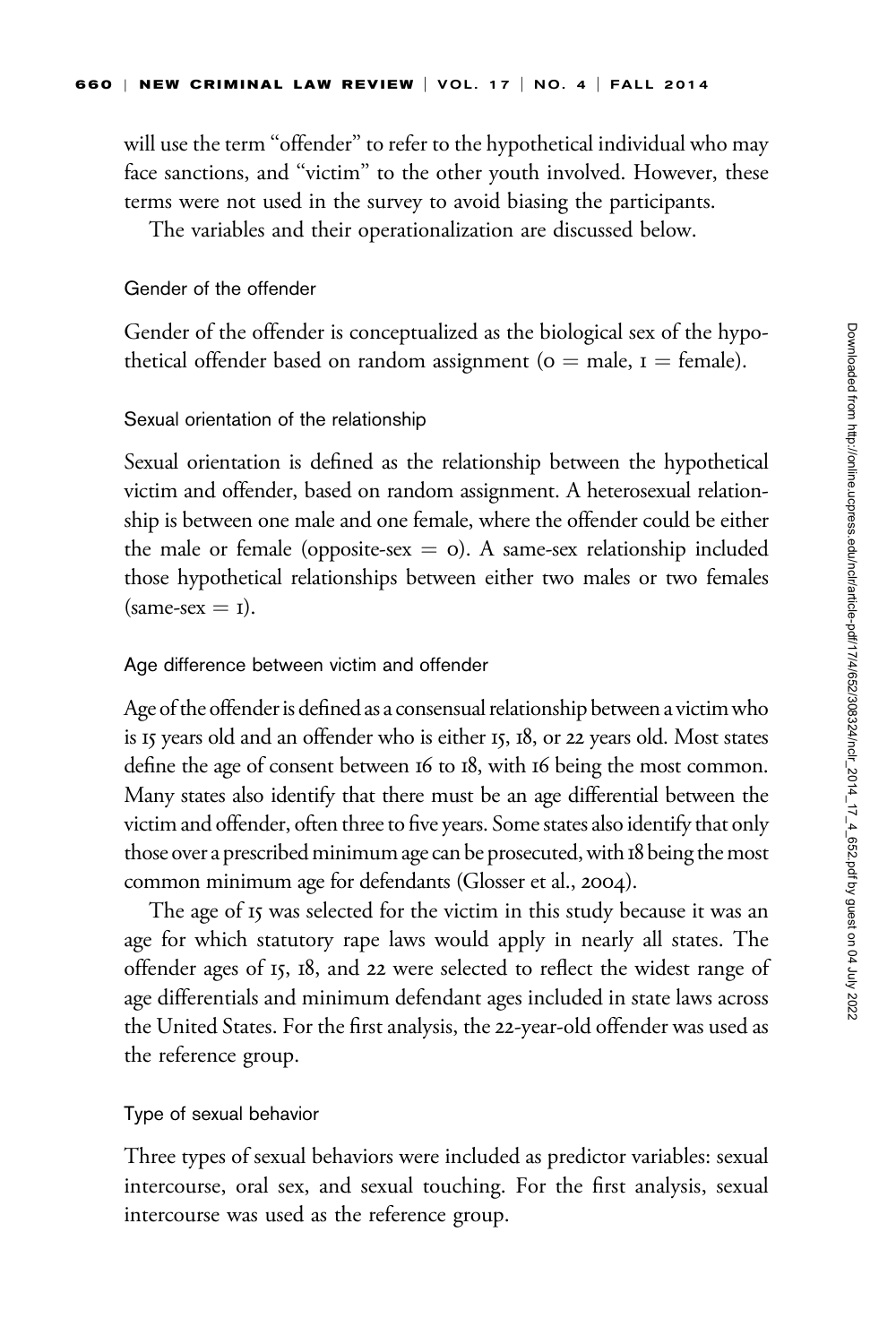### Sanctions for sexual behavior

For the first analysis, respondents were asked if they believed the hypothetical youth should receive any sanction for participating in a consensual sex act ( $I =$  strongly disagree, to  $4 =$  strongly agree). The second analysis asked respondents an open-ended question about what the appropriate response should be for the sexual behavior of the couple. The respondent was also provided with a list of potential sanctions that could be given to youth for such sexual behaviors. The list was read for the first hypothetical situation only, unless the respondent asked for it to be repeated. The list included: banned from school activities, cannot live near day cares, payment of a fine, personal protection order taken out against the offender, requirement to be placed on the state's sex offender registry, community services, sex education, probation, mandatory sex offender counseling, and prison. The respondent was first provided with the ages of the hypothetical offender and victim, and then asked about interventions or sanctions for each sexual behavior.

An initial screening of the data revealed that  $5\%$  (N = 40) of respondents did not respond to all of the questions. These cases were removed from the analysis. Additionally, the outcome variable, level of agreement with any sanction, had issues with normality. Data that is not normally distributed may breach the assumptions of statistical tests, thus requiring transformations made to the data before running analyses. No transformations were conducted; however, fixed effects with robust standard errors are reported in the results to compensate for issues with normality (Maas & Hox, 2004).

## III. RESULTS

## A. Strength of Agreement with Sanctions for Youth Sexual Behaviors

### Data analysis

Hierarchical Linear Modeling, version 5.0, was used to analyze the data because there are mixed variables nested within each respondent: the previously mentioned static and dynamic variables. Level 1 of the model includes the outcome variable, strength of agreement for sanctions, as it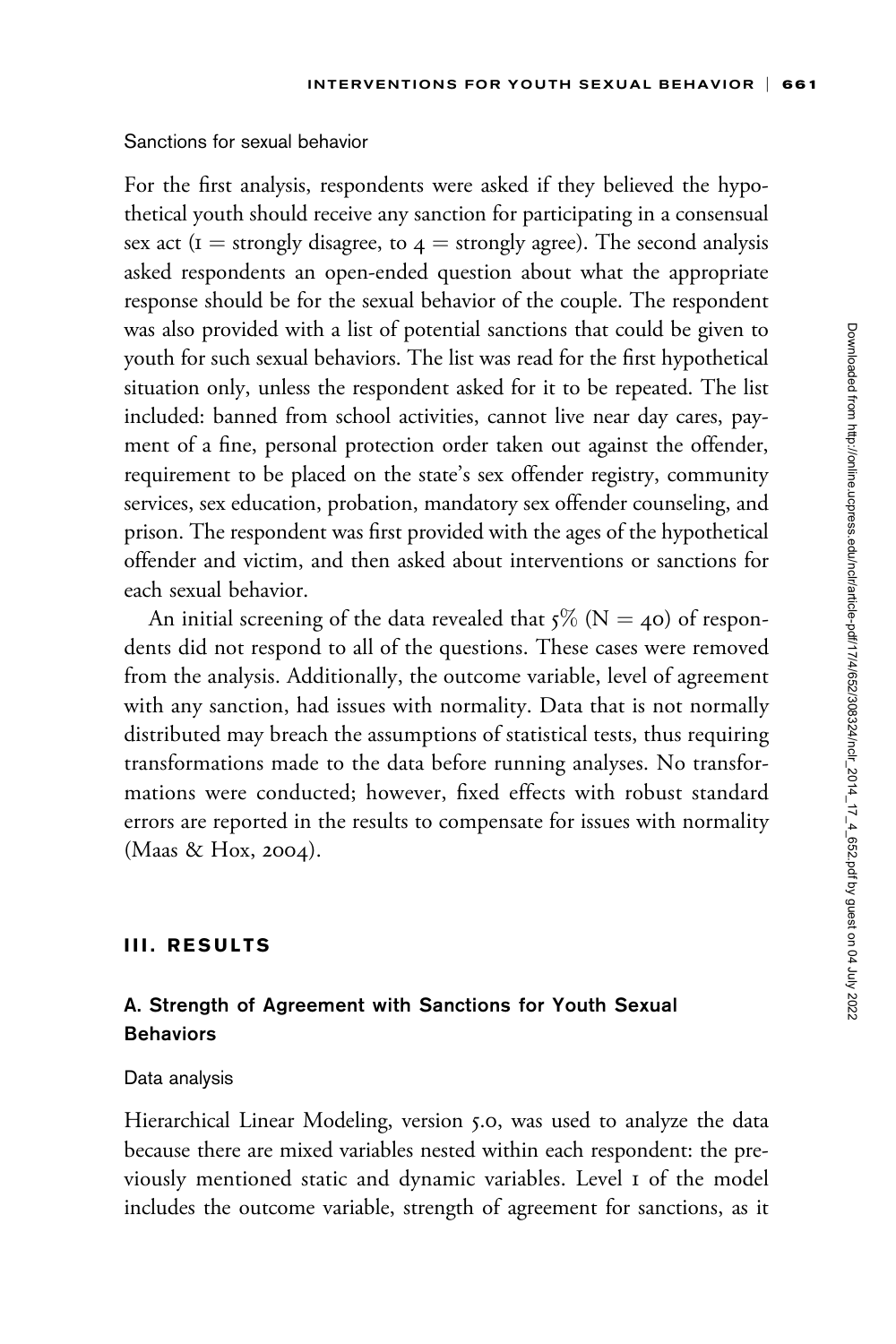differed for type of sexual behavior and age of the offender. These three variables were dynamic in the survey, changing with each question asked of the respondent. Level 2 of the model includes gender of the offender and sexual orientation of the relationship, which were static in the survey. Level 1 reflects the covariance of type of sexual behavior and age of the offender with level of agreement for sanctions. This is broken out for the static variables, gender of the offender, and sexual orientation of the relationship in three Level 2 equations.

### HLM results

The respondents were equally assigned to a female (50.3%,  $N = 361$ ) or male offender (49.7%,  $N = 357$ ). Slightly more of the sample was assigned an opposite-sex relationship at the beginning of the survey  $(53.5\%, N = 384)$ than a same-sex relationship (46.5%,  $N = 334$ ). The average agreement with a sanction for any form of sexual behavior was high  $(M = 3.03, SD = .96)$ . The random effects of the model show significant variability, thus suggesting that there is a nesting effect with the model (see Table 1).

Due to issues with non-normality in the outcome variable, fixed effects with robust standard errors are presented in Table 2, where only the significant effects are presented. Intercept 1 shows the strength of agreement for sanctions for the reference group: a 22-year-old who has consensual sexual intercourse with a 15-year-old. This is significantly different from the other groups, as it has the highest level of agreement for a sanction  $(M = 3.43, p < .000)$ . There are no significant differences by gender of the offender or sexual orientation of the relationship when it comes to sexual intercourse between a 22-year-old and a 15-year-old. As predicted, oral sex  $(M = 3.36)$  and sexual touching  $(M = 3.15)$  are associated with a lower level

|                    | Standard deviation | Variance component | $\gamma^2$ | p-value |
|--------------------|--------------------|--------------------|------------|---------|
| 1. Oral sex        | .589               | .347               | 2035.44    | .000    |
| 2. Sexual touching | .606               | .367               | 2158.08    | .000    |
| 3. Age 15 offender | .633               | .400               | 2216.73    | .000    |
| 4. Level 1         | .647               | .419               |            |         |
|                    |                    |                    |            |         |

|  |  |  | Table 1. Estimated variance components (random effects). |  |  |
|--|--|--|----------------------------------------------------------|--|--|
|--|--|--|----------------------------------------------------------|--|--|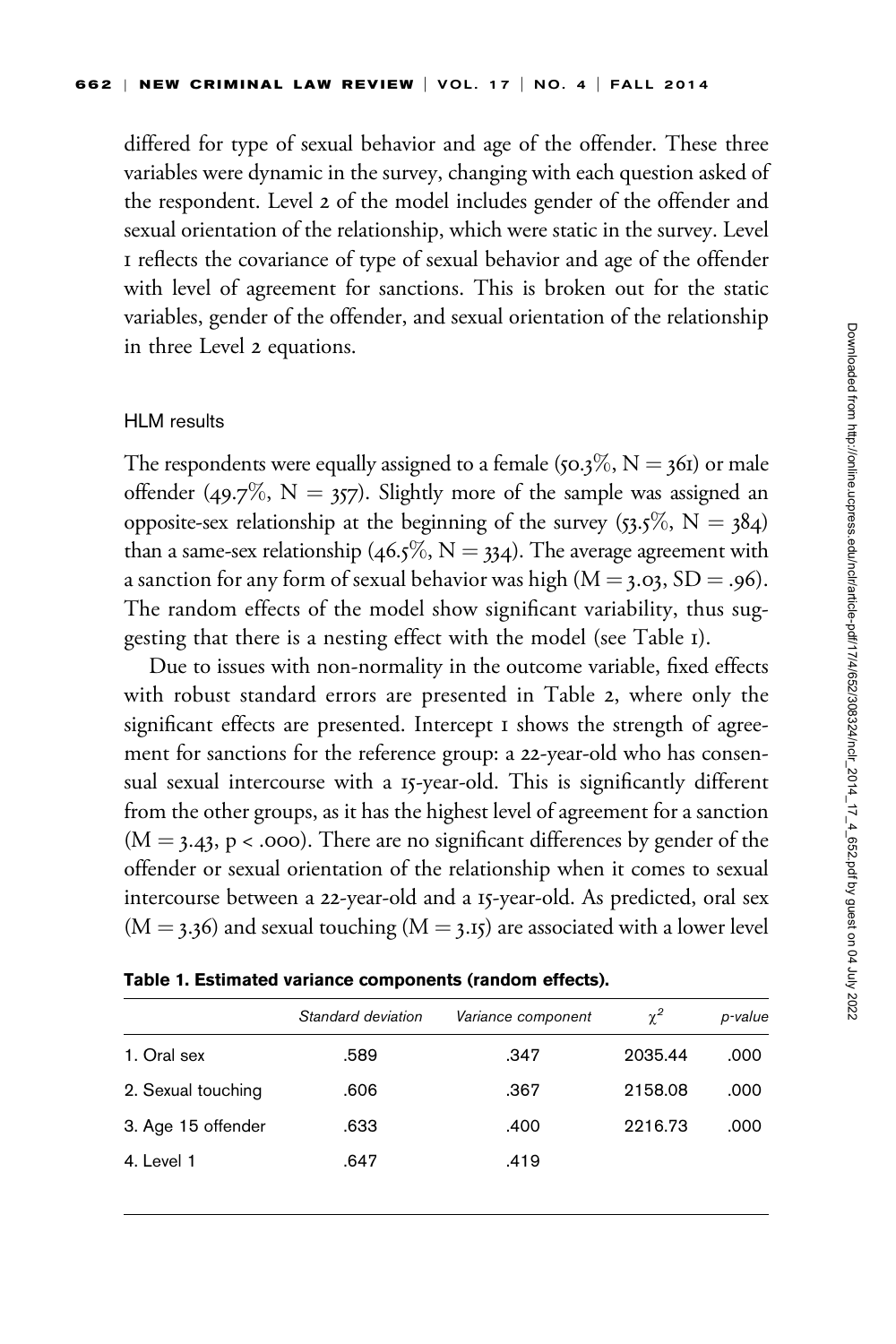|                           | Coefficient | Standard Error | p-value |
|---------------------------|-------------|----------------|---------|
| 1. Intercept 1            | 3.43        | .052           | .000    |
| 2. Oral Sex               | $-.07$      | .022           | .001    |
| 3. Sexual Touching        | $-.28$      | .029           | .000    |
| 3a. Same-sex relationship | 0.13        | .033           | .000    |
| 4. Offender Age 15        | $-.85$      | .054           | .000    |
| 5. Offender Age 18        | $-.32$      | .037           | .000    |
|                           |             |                |         |

Table 2. Estimated mean parameters (fixed effects with robust standard errors).

of agreement with sanctions. The only significant finding in the data in regards to the gender of the offender or the sexual orientation of the relationship was found in relation a same-sex relationship with sexual touching: the level of agreement for sanctions increased for a same-sex relationship that involved sexual touching ( $M = 3.28$ ). As age of the offender decreased, so did the respondent's level of agreement with sanctions. Compared to a 22-year-old and a 15-year-old, the level of agreement for an 18-year old with a 15-year old decreased by 0.32 ( $M = 3.11$ ), and for a 15-year-old and a 15-year-old it decreased by  $0.85$  (M = 2.58). Again, gender of the offender and sexual orientation of the relationship was not significant in relation to age of the offender.

The reliability estimate shows that there is some degree of bias in the Level 1 intercept (oral sex =  $0.665$ , sexual touching =  $0.671$ , and age 15 = 0.670). This degree of bias is typically between 0.8 and 0.95. The residual variance shows that  $42\%$  of the variability is unaccounted for in Level 1. Additionally, the residual variance in Level 2 is 80% (oral sex  $= 0.347$ , sexual touching  $= 0.356$ , and 15-year-old offender  $= 0.097$ ).

### B. Appropriate Sanctions

### Data analysis

The second analysis presents the percentage of respondents who said that each type of sanction was appropriate by sexual behavior and age of the offender.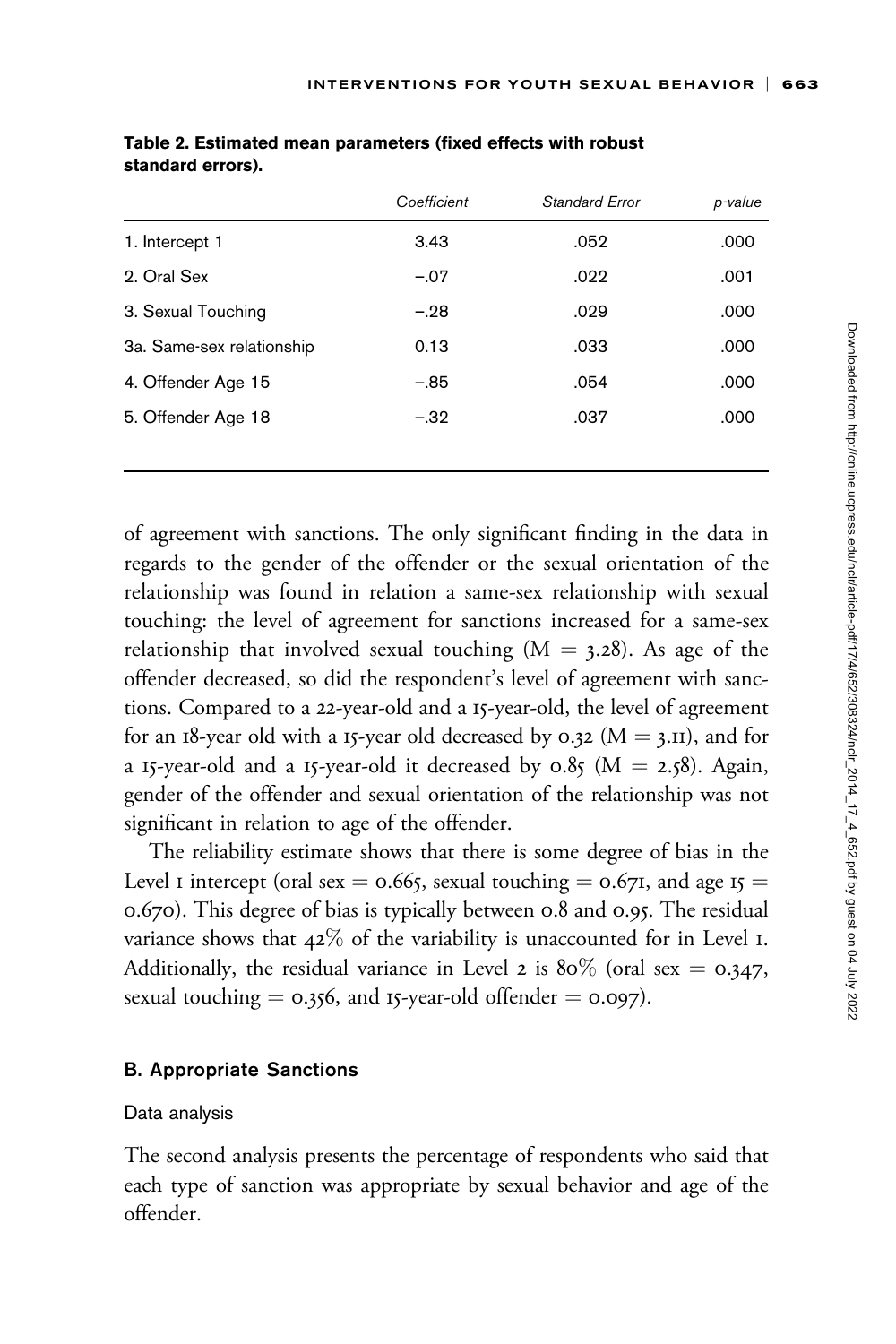### Results for type of sanctions

Respondents were asked if they agreed with different sanctions based on the sexual behavior and the age of the offending youth. The data showed that respondents rarely  $(I - I^o\%)$  believed that banning a youth from school activities, not allowing them to live near day care centers, paying a fine, or establishing a personal protection order were appropriate sanctions; therefore, they are not included in the chart below.

Table 3 shows the percentage of respondents that agree with the remaining types of sanctions. The top three sanctions selected by respondents shows differences by age group and by type of sexual behavior. For 15-year-

|                         | Sex offender<br>registry | Community<br>service | Sex<br>education | Probation | Sex<br>offender<br>counseling | Prison |
|-------------------------|--------------------------|----------------------|------------------|-----------|-------------------------------|--------|
| <b>Touching</b>         |                          |                      |                  |           |                               |        |
| 15-year-old<br>offender | 1.6%                     | 11.9%                | 18.4%            | 7.8%      | 29.5%                         | 2.5%   |
| 18-year-old<br>offender | 9.5%                     | 14.9%                | 9.7%             | 28.4%     | 21.9%                         | 20.6%  |
| 22-year-old<br>offender | 17.1%                    | 14.4%                | 7.2%             | 28.5%     | 19.1%                         | 41.2%  |
| <b>Oral Sex</b>         |                          |                      |                  |           |                               |        |
| 15-year-old<br>offender | 1.2%                     | 13.2%                | 8.5%             | 10.6%     | 12.6%                         | 3.8%   |
| 18-year-old<br>offender | 8.6%                     | 15.5%                | 9.4%             | 28.3%     | 19.3%                         | 25.5%  |
| 22-year-old<br>offender | 16.1%                    | 12.9%                | 7.1%             | 27.4%     | 17.7%                         | 48.5%  |
| <b>Intercourse</b>      |                          |                      |                  |           |                               |        |
| 15-year-old<br>offender | 1.1%                     | 16.8%                | 8.9%             | 11.1%     | 12.5%                         | 4.6%   |
| 18-year-old<br>offender | 6.0%                     | 14.4%                | 8.7%             | 28.0%     | 17.3%                         | 24.7%  |
| 22-year-old<br>offender | 13.0%                    | 11.6%                | 5.5%             | 24.5%     | 16.6%                         | 51.1%  |

Table 3. Percent of respondents who agree with types of sanctions.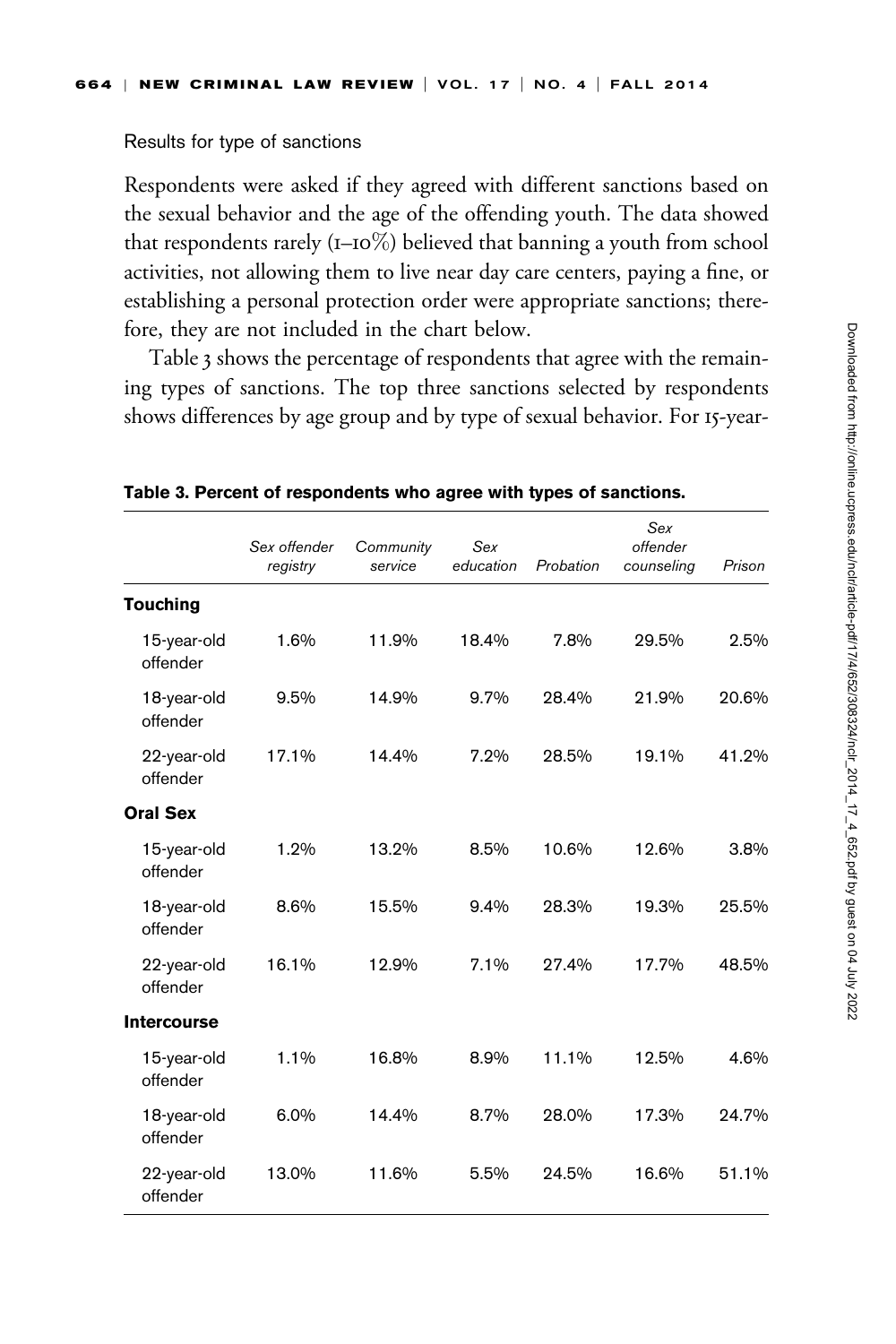old offenders, counseling had the most agreement for sexual touching (30%), followed by sex education (18%) and community service (12%). For oral sex and intercourse, the top three sanctions were community service (13% and 17%), counseling (13% for both), and probation (11% for both). The top three sanctions chosen for an 18-year-old offender were probation, counseling, and prison. Probation always had the greatest support (27– 29%); however, counseling received the next greatest agreement ( $22\%$ ) when the case involved sexual touching, followed by a prison sentence (21%). When the case involved oral sex or intercourse, prison received greater support (26% and 25%), followed by counseling (19% and 17%). Finally, the top three sanctions for 22-year-old offenders was prison (41–  $51\%$ ), probation (25–29%), and counseling (17–19%), irrespective of type of sexual behavior. For older offending youth (22 years), sex offender registration was suggested by  $13\%$  of respondents for sexual intercourse,  $16\%$  of respondents for oral sex, and 17% of respondents for touching.

### IV. DISCUSSION

This study was undertaken to discern the factors that contribute to the public's support for statutory rape laws and to explore public perception of appropriate sanctions. The investigation parsed out the most important factors that may contribute to public support to enforce statutory rape laws: type of sexual behavior, age difference, gender of the offending youth, and sexual orientation of the relationship. This study also included an analysis of both legal and social sanctions that could be drawn upon for the various situations involved in statutory rape cases. These findings may inform politicians, law enforcement, educators, and families to create policies that are appropriate for regulating youth sexual behavior and to appropriately sanction youth in ways that promote healthy adult sexual relationships.

This research expands on previous research in several important ways. Through the use of more complex modeling, this research is able to parse out the differential impacts of a variety of factors, including type of behavior, age differences, and offender characteristics. Notably, this research examines factors not previously explored in the research, such as sexual activities other than intercourse. Unlike research related to sexual intercourse, little is known about other types of youth sexual behaviors, such as oral sex and touching, and about the public's beliefs of their level of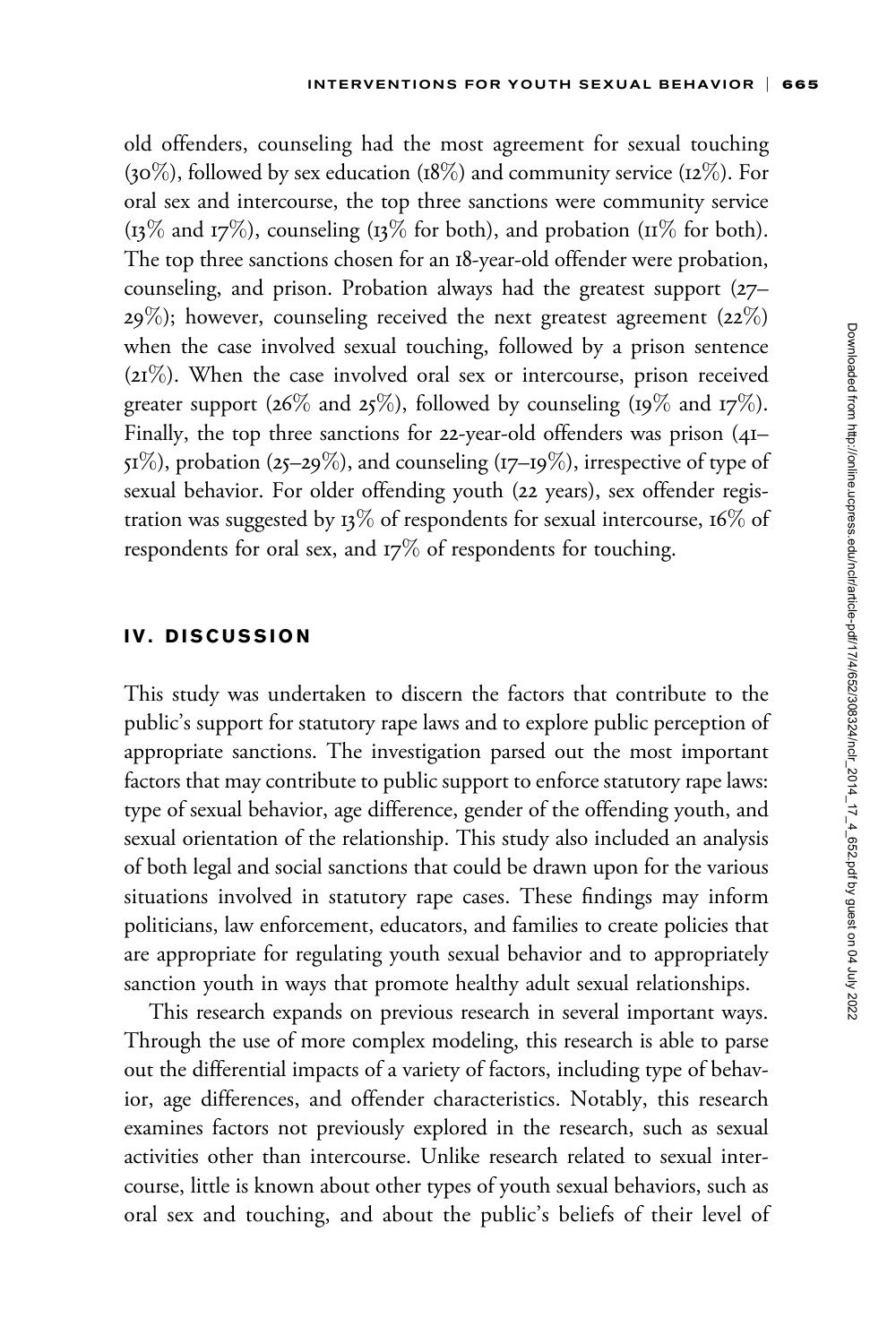criminality. Furthermore, only one study has examined public attitudes of sanctions for the sexual behaviors of lesbian and gay youth. As sexual behavior is most commonly engaged with similarly aged peers, this research also explores attitudes about these relationships, which has previously been under-researched. Sherill and colleagues (2011) suggest that further research should investigate the perceptions of adolescent perpetrators more closely (i.e., a 15-year-old offender). Lastly, this research expands on existing literature by exploring a variety of types of sanctions that are important in the current policy climate, such as sex offender registration.

The findings of this study show that the public agrees that young people should receive sanctions for their involvement in consensual sexual relationships. There appeared to be no effect of gender of the offending youth on support for sanctions. The level of agreement depends on the type of sexual activity and the age difference between the two youths involved in the case. When the offender is 15 years old, the public agrees most with counseling, community service, sex education, or probation. When the offender is 18 years old, the focus is stronger on probation, prison, or counseling. For 22-year-olds, there is clear agreement amongst the public, which prioritizes prison, probation, or counseling.

A striking finding from the study is that the greatest level of support came in the form of a prison sentence for a 22-year-old offender who participates in sexual intercourse or oral sex. Additionally, one-quarter of the sample agreed with a prison sentence for an 18-year-old. Finally, there was little support amongst the public for placing any of these youth on the sex offender registry, with the lowest support for a 15-year-old who had intercourse with another 15-year-old  $(I\%)$  to a 22-year-old who touched a 15-year-old  $(\frac{17}{\%)}$ . This is a striking contrast to other research that has shown strong support for registration of other sexual offenders (Craun, Kernsmith, & Dossett, 2011; Comartin et al., 2009; Levenson et al., 2007).

An interesting finding included the significant increase in agreement for sanctions for a youth involved in a same-sex relationship that includes sexual touching. Although research on trends in attitudes indicates increased acceptance of gay, lesbian, and bisexual individuals (Andersen & Fetner, 2008; Schafer & Shaw; 2009), prejudice still exists. This is particularly true in relation to their level of criminality (Dalton, 2006; Dwyer, 2011b; Himmelstein & Bruckner, 2011). Further research is needed to determine why same-sex relationships were more likely to be sanctioned for sexual touching and not intercourse or oral sex.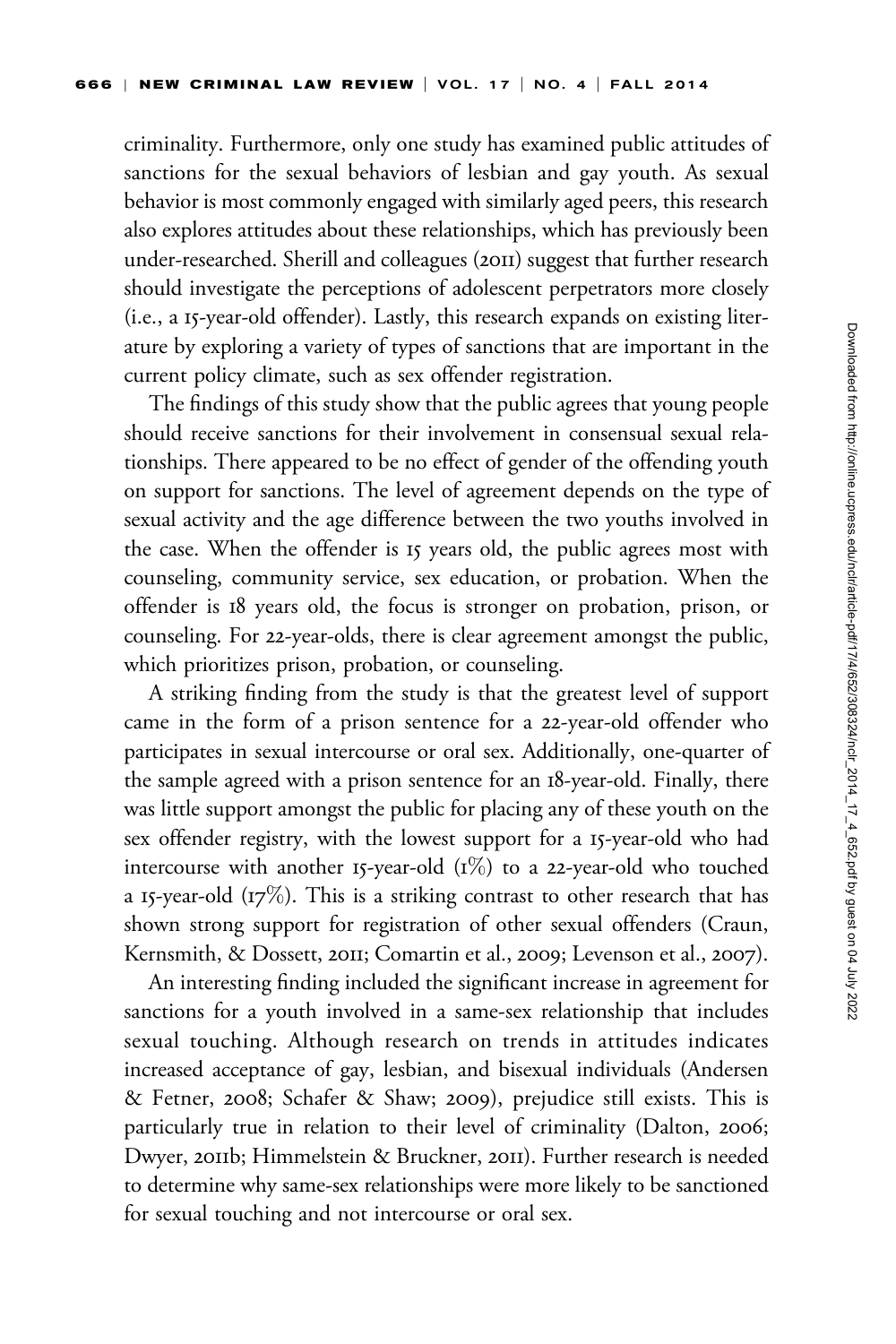The model used for this study accounted for only 42% of the variance. Other factors that might explain the public's agreement with sanctioning youth sexual behavior could include the intimacy involved in the relationship (Levine, 2006) or the use of seduction or authority to gain sexual access to the youth (Graupner, 2000). Intimacy is characterized by the level of commitment, leading to potential marriage, and the support that is provided by family members, as described in a study that investigated prosecutorial case filings of statutory rape cases (Levine, 2006). It is surmised that the level of intimacy that receives less severe sanctions from prosecutors would be similarly found in the public. An adult's attempts to coerce the youth into a sexual relationship by using seduction or their power over them (e.g., teacher or coach) may also lead to a higher level of agreement with criminalization (Graupner, 2000). Additional variance could be explained by the defendant's criminal history.

Adolescence is a period marked by sexual self-exploration (Brown, Keller, & Stern, 2009). Young people are expected to explore and create their sexual identities as they move into adulthood and form healthy, satisfying sexual relationships. The advent of a penal society may have influenced the public's desire to sanction youth for these sexual behaviors. Although an increased difference in age was suggestive of a stronger agreement with a sanction, it has been found that there may be biological reasons that youth enter into relationships that are not appropriate under the eyes of the law. Neurobiological research has shown that the decision-making and risk-taking regions of the brain are not fully developed until the mid- to late-20s (Blakemore & Choudhury, 2006; Steinberg, 2005), thus contributing to a young adult's reasoning to engage in sex with an individual under the age of consent.

### A. Limitations

Several limitations exist in this research. The first limitation of this study is that the reliability estimates are low. Additionally, although the study was inclusive of the general population sample, it may not be generalizable to the public. Inclusion criteria for this study included individuals in one state, who had landline telephones, spoke English, and were over the age of 18, which may also limit generalizability. Furthermore, although many strategies were employed to increase response rate (follow-up mailings and the use of an internet survey), the response rate was low. Thus, those who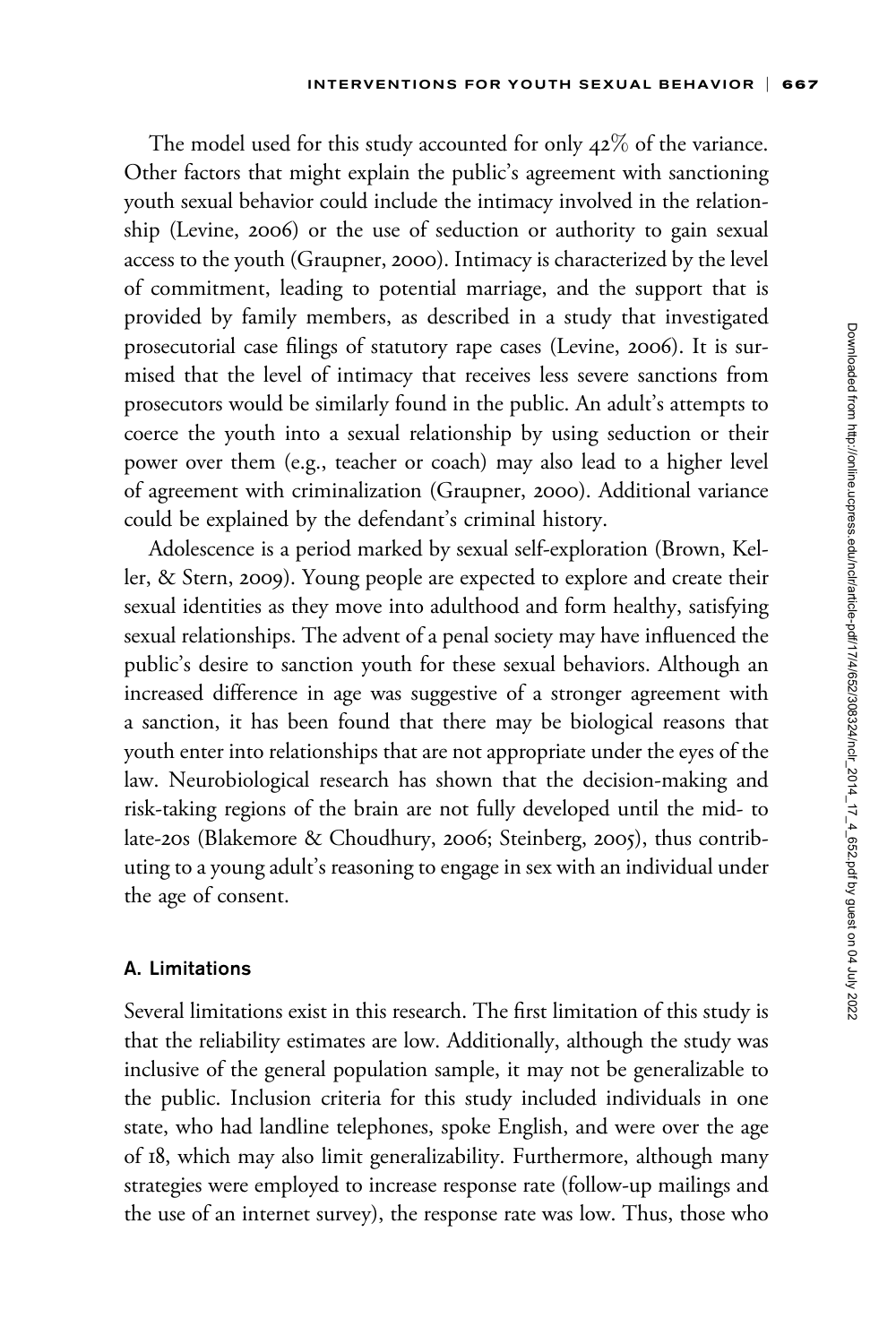were excluded from the study and those who chose not to participate may have answered the survey differently. However, due to the presentation of this survey, which was embedded into a larger survey, it is unlikely that respondents did not choose to participate due to the nature of these questions.

### B. Policy Implications

Research on adolescent sexual behavior and public opinion has many important implications for policy. Existing research on adolescent sexual behavior and the impacts of existing policy, including statutory rape laws and sex offender registration, show careful reconsideration of these laws is needed. The combination of incomplete brain development and the increase in sexual identity development raises issues regarding the culpability of adolescent and young offenders. Even as this study shows that there is public support for sanctioning teenagers and young adults for having a consensual sexual relationship with a minor, there is reason to consider the implications that this could have on a young person. Young people face challenges in making decisions about their sexual behaviors due to delayed cognitive development in the areas of the brain that control decision making and risk taking (McElroy, 2010). Additionally, a trademark of adolescence is the inability to consider the consequences of their behaviors prior to their actions. Therefore, it is unlikely that legal sanctions would deter them from sexual activity. Given these developmental factors, the culpability of adolescence and the goals of sanctions and interventions may be different from those of adults engaging in sexual activities with minors. Furthermore, the collateral consequences of having a criminal record and sex offender registration (Comartin, Kernsmith, & Miles, 2010; Trivits & Reppucci, 2002) may significantly outweigh the severity of the behavior. Offenders charged with a sex offense are placed on the sex offender registry for a minimum of ten years (Human Rights Watch, 2007). As registry data does not provide context to interpret the circumstances of the offense, those convicted of statutory offenses appear as pedophiles in publicly available registries. The public availability of this information has a multitude of unintended consequences, including housing and employment instability, social isolation and alienation, and harassment (Comartin et al., 2010; Craun & Kernsmith, 2006; Levenson et al., 2007; Tewksbury, 2005; Tewksbury & Lees, 2006; Trivits & Reppucci, 2002). These consequences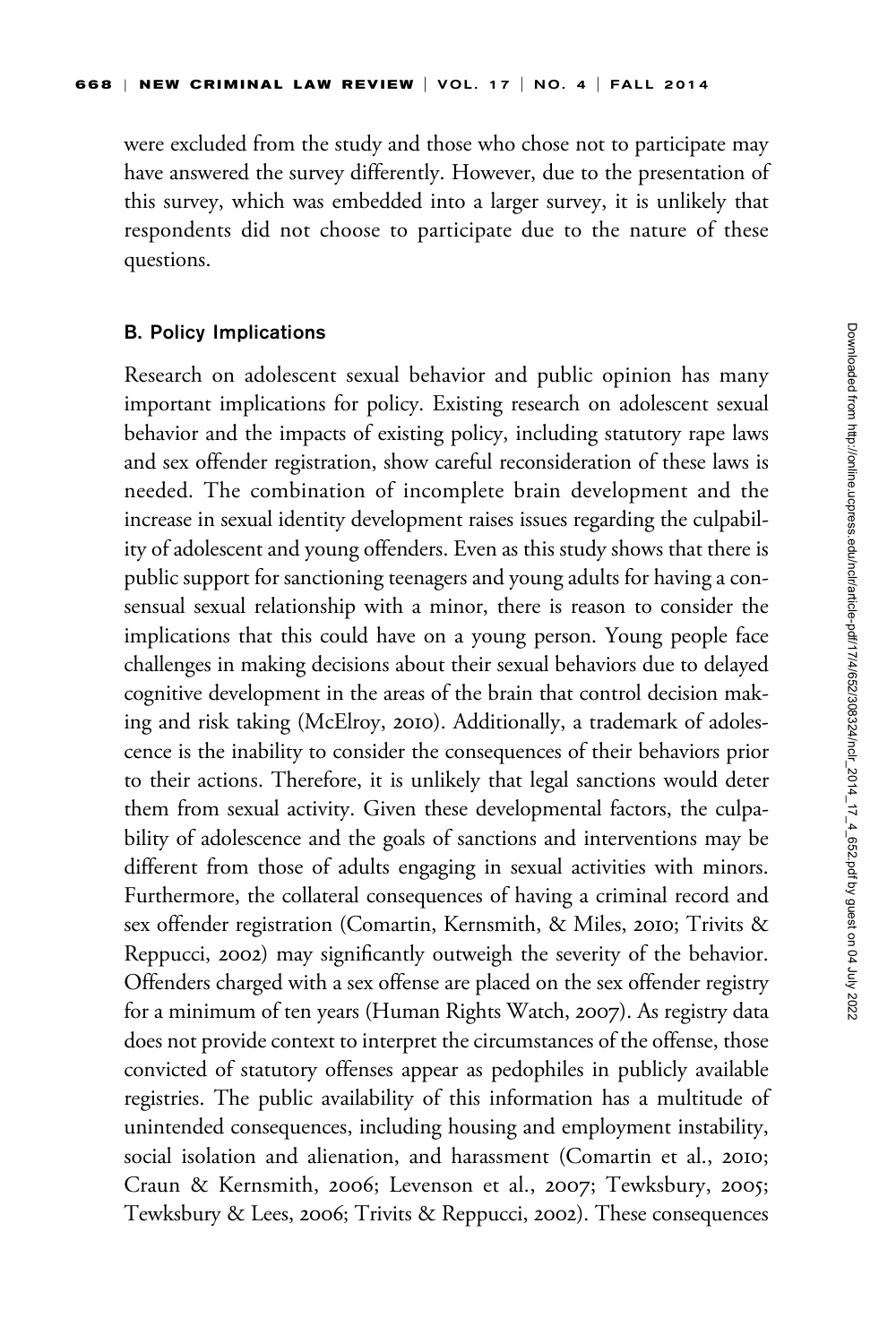impose an unreasonable barrier, unbalanced with the severity of the crime, to the transition to successful and productive adulthood.

The sample in this study not only suggested criminal sanctions, but also recommended counseling as a means to deter this type of sexual activity between adolescents and young adults. Moving forward, it is recommended that policy considers the need to protect young people from sexual exploitation, while at the same time considering the bio-psychological development of young people and the consequences that could result from criminal sanctions.

### CONCLUSION

This research supports the careful consideration of policy and intervention to address sexual behavior among youth. The public agrees that sanctions should be given to older youth and are more likely to agree if the behavior involved sexual intercourse. A greater proportion of the public agrees with criminal sanctions for older offenders (i.e., prison and/or probation) and social sanctions for younger offenders (i.e., counseling and/or community service). It is necessary not only to carefully consider the context of these sexual behaviors for coercion and abuse, but also to frame policy in the realities of normative adolescent sexual development. Thus, in addressing underage sexual behavior, it may be more advantageous to focus on prevention and restorative interventions to reduce the potential risks associated with criminal sanctions.

### REFERENCES

- Albert, B., Brown, S., & Flanigan, C. (2003). 14 and younger: The sexual behavior of young adolescents. The National Campaign to Prevent Teen Pregnancy. Retrieved on from [http://www.advocatesforadolescentmothers.com/files/](http://www.advocatesforadolescentmothers.com/files/14summary.pdf)14summary.pdf
- $\rightarrow$  Andersen, R., & Fetner, T. (2008). Cohort differences in tolerance of homosexuality: Attitudinal change in Canada and the United States, 1981-2000. Public Opinion Quarterly,  $72(2)$ ,  $3II-332$ .
	- Berger, V. (2009). Stop prosecuting teens for "sexting." National Law Journal. Retrieved from<http://www.vberger-mediator.com/other/sexting.html>
- Blakemore, S., & Choudhury, S. (2006). Development of the adolescent brain: Implications for executive function and social cognition. Journal of Child Psychology and Psychiatry, 47(3/4), 296–312.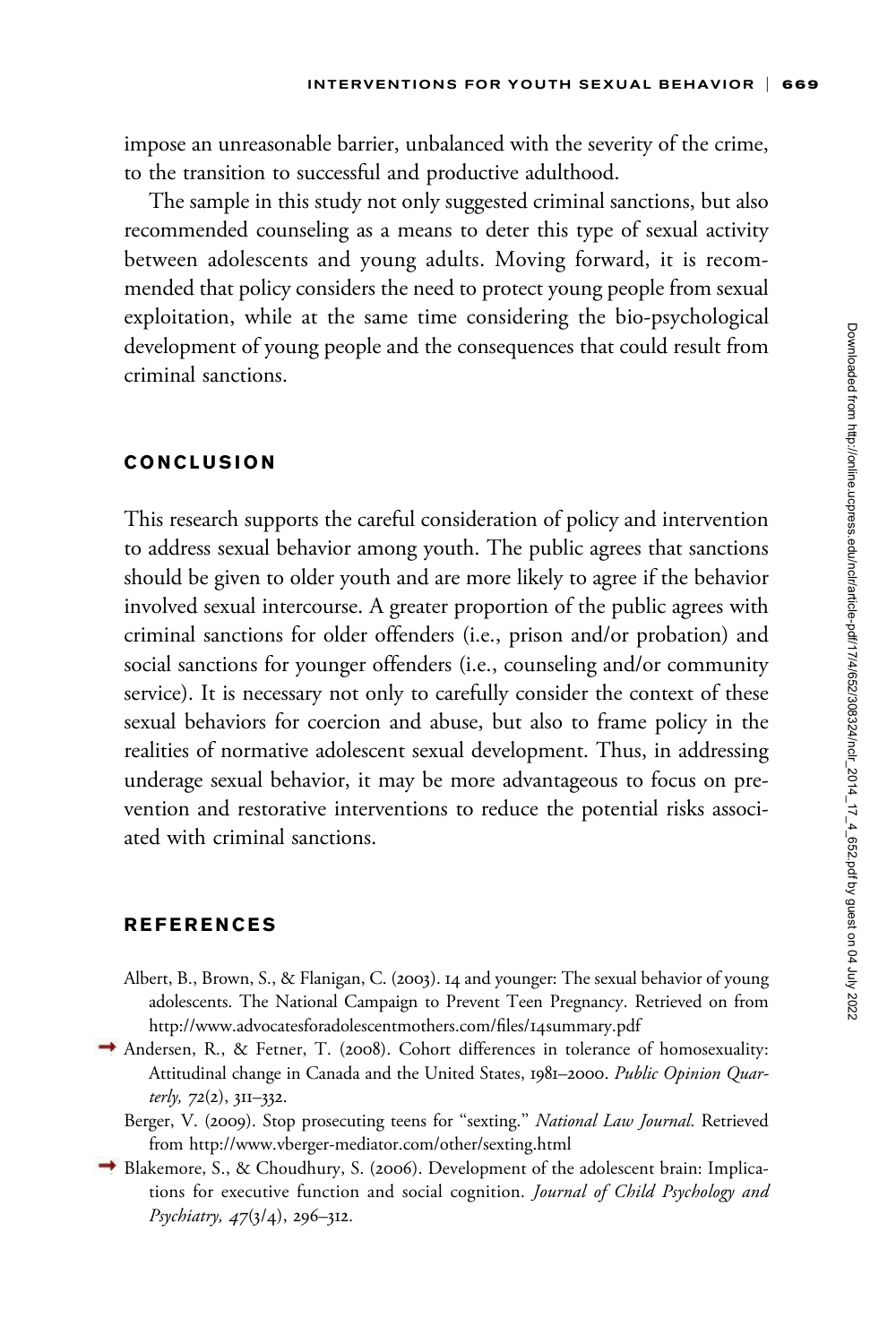#### 670 | NEW CRIMINAL LAW REVIEW | VOL. 17 | NO. 4 | FALL 2014

- Blanc, A. (2001). The effect of power in sexual relationships on sexual and reproductive health: An examination of the evidence. Studies in Family Planning, 32(3), 189–213.
- $\rightarrow$  Brown, E. (2006). The dog that did not bark: Punitive social views and the "professional" middle classes." Punishment & Society,  $8(3)$ ,  $287-312$ .
	- Brown, J., Keller, S., & Stern, S. (2009). Sex, sexuality, sexting, and sexed: Adolescents and the media. The Prevention Researcher,  $16(4)$ ,  $12-16$ .
- Cavazos-Rehg, P., Krauss, M., Spitznagel, E., Schootman, M., Bucholz, K., Peipert, J., Sanders-Thompson, V., Cottler, L., & Beirut, L. (2009). Age of sexual debut among U. S. adolescents. Contraception, 80(2), 158-162.
	- Centers for Disease Control and Prevention (CDC). (2011). Trends in the Prevalence of Sexual Behaviors and HIV Testing, National YRBS: 1991–2011. Retrieved from [http://](http://www.cdc.gov/healthyyouth/yrbs/pdf/us_sexual_trend_yrbs.pdf) [www.cdc.gov/healthyyouth/yrbs/pdf/us\\_sexual\\_trend\\_yrbs.pdf](http://www.cdc.gov/healthyyouth/yrbs/pdf/us_sexual_trend_yrbs.pdf)
- Comartin, E., Kernsmith, P., & Kernsmith, R. (2009). Sanctions for sex offenders: Fear and public policy. Journal of Offender Rehabilitation, 48(7), 605-619.
- Comartin, E., Kernsmith, P., & Miles, B. (2010). Family experiences of young adult sex offender registration. Journal of Child Sexual Abuse, 19(2), 204–225.
	- Craun, S., & Kernsmith, P. (2006). Juvenile offenders and sex offender registries: Examining the data behind the debate. Federal Probation, 70, 45.
- Craun, S., Kernsmith, P. & Dossett, N. (2011). Anything that can be a danger to the public: Desire to extend registries beyond sex offenses. Criminal Justice Policy Review, 22(3), 375–391.
- → Dalton, D. (2006). Surveying deviance, figuring disgust: Locating the homocriminal body in time and space. Social Legal Studies, 15, 277-299.
	- Dwyer, A. (2011a). Policing lesbian, gay, bisexual and transgender young people: A gap in the research literature. Current Issues in Criminal Justice, 22(3), 415-433.
- Dwyer, A., (2011b). ''It's not like we're going to jump them'': How transgressing heteronormativity shapes police interactions with LGBT young people. Youth Justice, 11(3), 203–220.
- Garfinkle, E. (2003). Coming of age in America: The misapplication of sex-offender registration and community-notification laws to juveniles. California Law Review, 91(1), 163-208.
	- Glosser, A., Gardnier, K., & Fishman, M. (2004). Statutory rape: A guide to state laws and reporting requirements. Office of the Assistant Secretary for Planning and Evaluation, U.S. Department of Human Services. Retrieved from [http://aspe.hhs.gov/hsp/](http://aspe.hhs.gov/hsp/08/sr/statelaws/)08/sr/ [statelaws/](http://aspe.hhs.gov/hsp/08/sr/statelaws/)
- Graupner, H. (2000). Sexual consent: The criminal law in Europe and overseas. Archives of Sexual Behavior, 29(5), 415–461.
	- Gwinn, V. (2007). Locked in the closet: The impact of *Lawrence v. Texas* on the lives of gay youth in the juvenile justice system. Whittier Journal of Child and Family Advocacy, 6(2), 437–461.
- Haydon, A., Herring, A., Prinstein, M., & Halpern, C. (2012). Beyond age at first sex: Patterns of emerging sexual behavior in adolescence and young adulthood. Journal of Adolescent Health, 50(5), 456–463. doi:10.1016/j.jadohealth.2011.09.006
- $\rightarrow$  Himmelstein, K. E., & Bruckner, H. (2011). Criminal justice and school sanctions against nonheterosexual youth: A national longitudinal study. Pediatrics, 127(1), 49–57.
- Hines, D., & Finkelhor, D. (2007). Statutory sex crime relationships between juveniles and adults: A review of social scientific research. Aggression and Violent Behavior, 12, 300-314.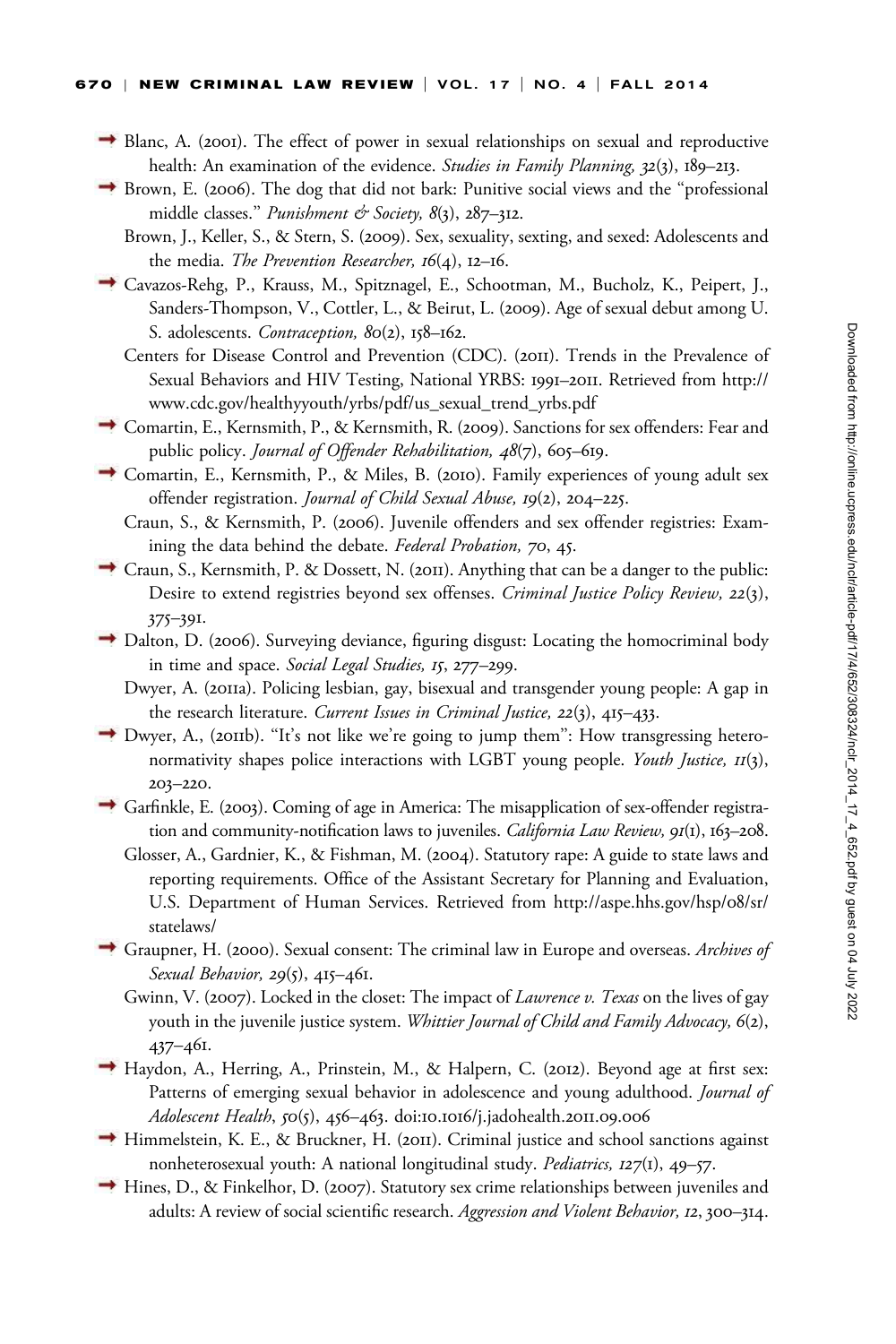- Horvath, M., & Giner-Sorolla, R. (2007). Below the age of consent: Influences on moral and legal judgments of adult-adolescent sexual relationships. Journal of Applied Social Psychology, 37(12), 2980-3009.
	- Human Rights Watch (2007). No easy answers: Sex offender laws in the US. Retrieved from http://www.hrw.org/reports/2007/09/11/no-easy-answers
	- Levenson, J., Brannon, Y., Fortney, T., & Baker, J. (2007). Public perceptions about sex offenders and community protection policies. Analyses of Social Issues and Public Policy,  $7(1), 1-25.$
	- Levine, K. (2006). The intimacy discount: Prosecutorial discretion, privacy, and equality in the statutory rape caseload. *Emory Law Journal*, 55, 691–750.
- Lindberg, L., Jones, R., & Santelli, J. (2008). Noncoital Sexual Activities Among Adolescents. Journal of Adolescent Health, 43(3), 231–238.
	- Martinez, G., Copen, C., & Abma, J. (2011). Teenagers in the United States: Sexual activity, contraceptive use, and childbearing, 2006–2010 National Survey of Family Growth. National Center for Health Statistics. Vital Health Statistics, 23(31), 44.
- $\rightarrow$  Maas, C., & Hox, J. (2004). The influence of violations of assumptions on multilevel parameter estimates and their standard error. Computational Statistics & Data Analysis, 46(3), 427–440.
	- McElroy, L. (2010). Sex on the brain: Adolescent psychosocial science and sanctions for risky sex. N.Y.U. Review of Law and Social Change, 34, 708–759.
	- Meyer, J., Reppucci, N., & Owen, J. (2006). Criminalizing childhood: The shifting boundaries of responsibility in the justice and school systems. In Kristine Freeark & W. S. Davidson (Eds.), The Crisis in Youth Mental Health: Critical Issues and Effective Programs: Vol. 3 (pp. 219–247). Westport, CT: Praeger Publishers.
- O'Connell, M., & Whelan, A. (1996). Taking wrongs seriously: Public perceptions of crime seriousness. British Journal of Criminology, 36(2), 299-219.
	- Pratt, J. (2000). Sex crimes and the new punitiveness. Behavioral Sciences and the Law,  $118(2/3), 165-151.$
- $\rightarrow$  Prinstein, M., Meade, C., & Cohen, G. (2006). Adolescent oral sex, peer popularity, and perceptions of best friends' sexual behavior. Journal of Pediatric Psychology, 28(4), 243–249.
- Reppucci, N. (1999). Adolescent development and juvenile justice. American Journal of Community Psychology, 27(3), 307–326.
	- Richards, R., & Calvert, C. (2009). When sex and cell phones collide: Inside the prosecution of a teen sexting case. Hastings Communication and Entertainment Law Journal,  $32(i), 1-39.$
- Sahl, D., & Keene, J. (2012). The effects of age, authority, and gender on perceptions of statutory rape offenders. Journal of Interpersonal Violence, 27(18), 3701-3722.
- Senn, T., & Carey, M. (2011). Age of partner at first adolescent intercourse and adult sexual risk behavior among women. Journal of Women's Health, 20(1), 61-66.
- Schafer, C., & Shaw, G. (2009). Trends: Tolerance in the United States. Public Opinion Quarterly, 73(2), 404–431.
- $\rightarrow$  Sherrill, A., Renk, K., Sims, V., & Culp, A. (2011). Undergraduate students' attributions of depicted adult-adolescent and adolescent-adolescent sexual interactions. Journal of Child Sexual Abuse, 20, 157-181.
- $\rightarrow$  Steinberg, L. (2005). Cognitive and affective development in adolescence. Trends in Cognitive Sciences, 9(2), 69–74.